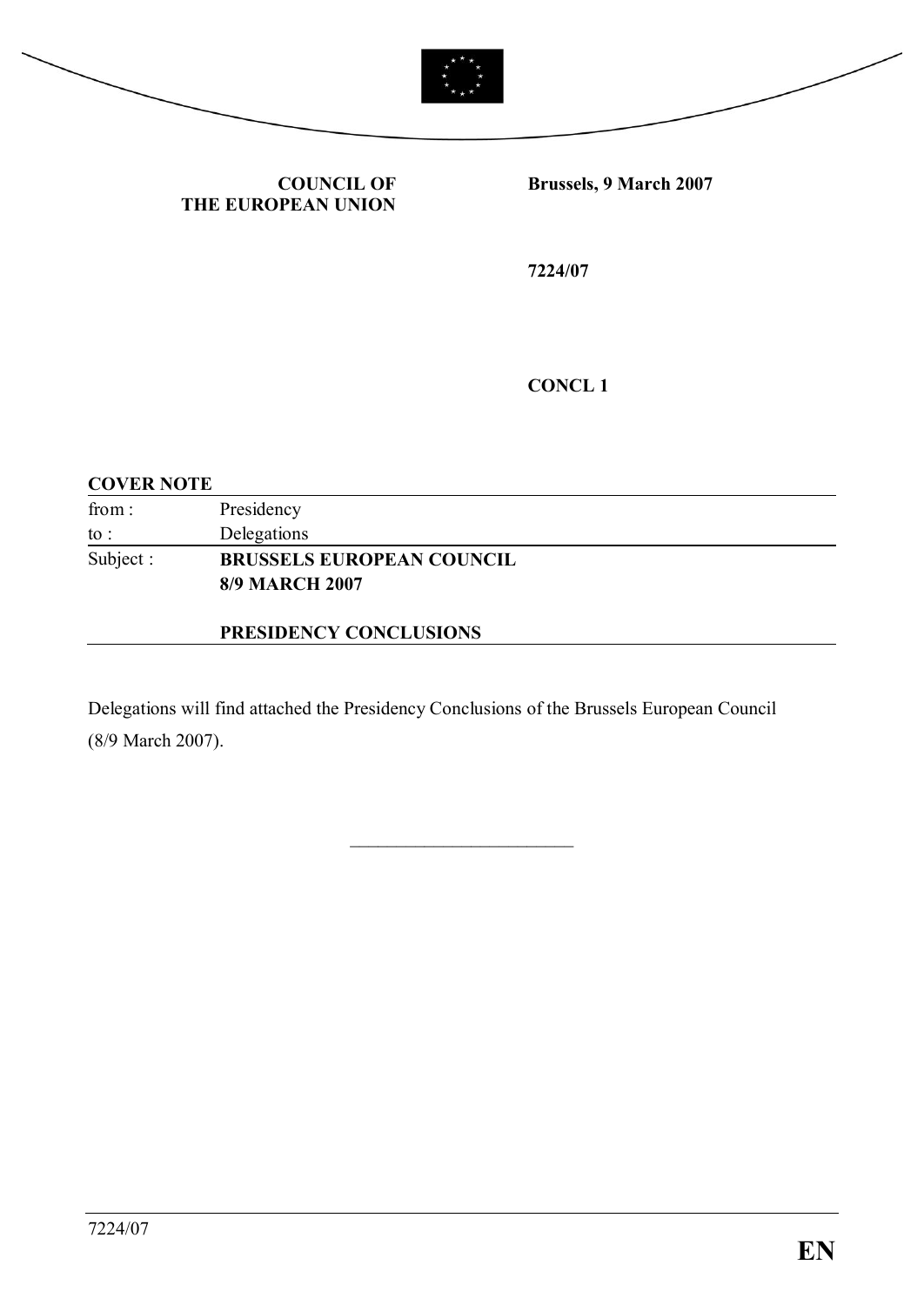*The meeting was preceded by an exposé given by the new President of the European Parliament, Mr Hans-Gert Pöttering, followed by an exchange of views.*

> o o o

## **Europe – succeeding together:**

Europe is currently enjoying an economic upswing and reforms are starting to translate into growth and jobs. These positive developments should be used to step up the pace to modernise Europe and its economy, thus helping the EU to achieve higher levels of prosperity, further job creation and greater social cohesion. The Union is determined to shape both its internal and external policy in accordance with its values in a globalised world to the benefit of the Union's citizens.

Building on the significant progress in implementing the aims of the renewed Lisbon Strategy for Growth and Jobs to date and in order to face the most pressing challenges, the European Council calls on Member States and EU institutions to pursue actions to

- strengthen the internal market and competitiveness, create better framework conditions for innovation and greater investment in research and development, boost quality employment and improve social cohesion,
- enhance the better regulation agenda to create a more dynamic business environment,
- develop a sustainable integrated European climate and energy policy.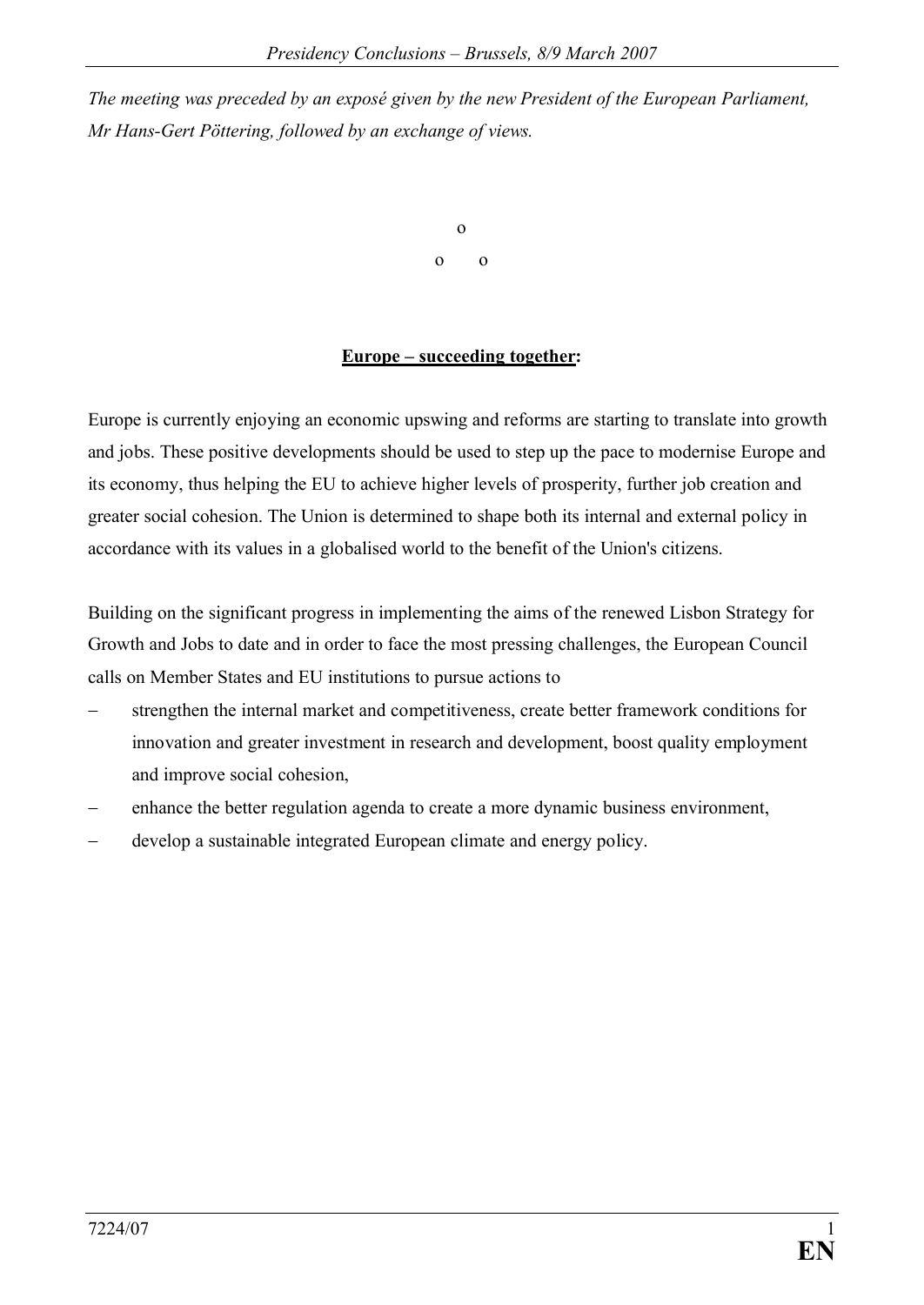## **I. Lisbon Strategy for Growth and Jobs**

- 1. The renewed Lisbon Strategy for Growth and Jobs is beginning to deliver results. It is contributing to the favourable overall economic upturn, as exemplified by the present economic forecasts: an expected growth rate of 2,7% in 2007 and expected positive developments on the labour markets with seven million new jobs created during the 2007/2008 period, leading to a potential increase in the employment rate from just under 64% in 2005 to nearly 66% by 2008 and a falling unemployment rate. The positive developments in the economic, employment and social sectors are mutually reinforcing.
- 2. A promising start has been made in the implementation of Member States' National Reform programmes and of the Community Lisbon Programme presented in autumn 2005. As highlighted in the Commission's 2007 annual progress report, Member States are making real efforts to push reforms forward, although the performance varies by Member State and policy areas covered. Cohesion policy also contributes to achieving the Lisbon goals.
- 3. Member States are determined to take full advantage of the improving overall economic situation to strengthen the momentum for reforms and thus to further improve Europe's global competitive position. In order to invigorate these efforts the European Council endorses country-specific recommendations for economic and employment policies for the Member States and the Euro Area, whose Member States should ensure an effective policy coordination. To enable the next three year cycle of the renewed Lisbon Strategy to be prepared, the European Council invites the Commission to present an interim report in Autumn 2007 with a view to its proposal for the Integrated Guidelines for Growth and Jobs (2008-2011). Furthermore, the European Council invites Member States to present on time their national reports on the implementation of the National Reform Programmes.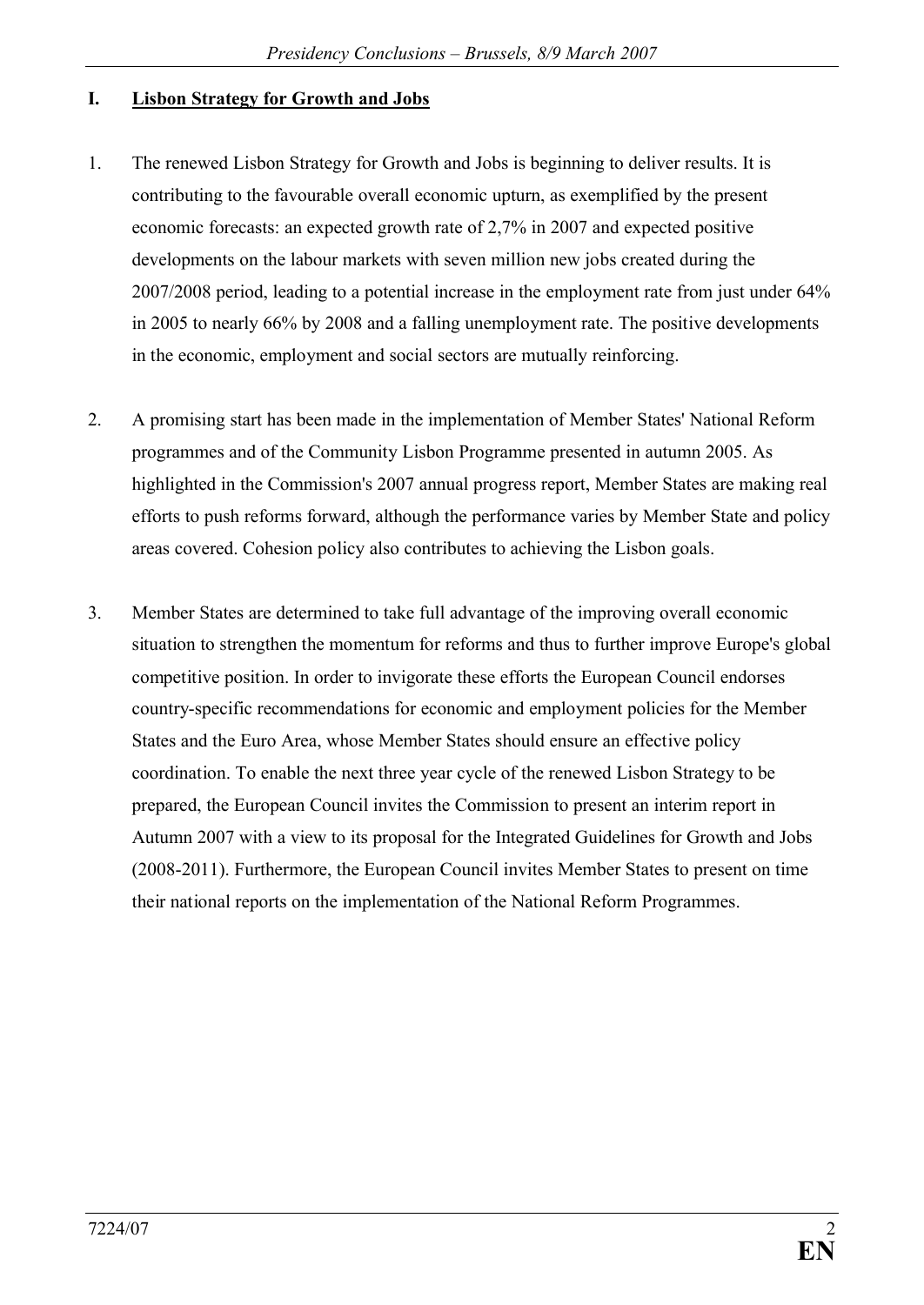4. The European Council emphasises the significance of exchanging best practices in the context of multilateral surveillance and calls for increased cooperation between Lisbon coordinators. It confirms the importance of a stronger sense of ownership by civil society, social partners, regions and local authorities, which are all key elements in the achievement of the objectives of the Strategy. In this context further efforts should be made in order to improve communication. The European Council underlines the conclusion of the Tripartite Social Summit of 8 March 2007 regarding the key role of social partners and the necessity of their ongoing and active contribution towards the Lisbon objectives.

### **Growth- and stability-oriented financial and economic policy**

- 5. Sound, well-balanced fiscal policies attaining in particular Member States' medium-term budgetary objectives and further structural reforms are necessary to ensure the long-term success of the European Economic and Monetary Union and Europe's economy as a whole.
- 6. Member States will continue their efforts to pursue structural reforms and to further consolidate their public budgets in accordance with the revised Stability and Growth Pact. The long-term sustainability of public finances should be safeguarded by further reforming pension and health care systems, reducing public debt and raising both employment rates and productivity. The quality of public finances needs to be improved by raising efficiency and effectiveness of spending, by restructuring public expenditure in support of measures that promote productivity and innovation and by strengthening human capital with a view to raising the long-term growth potential of the economy.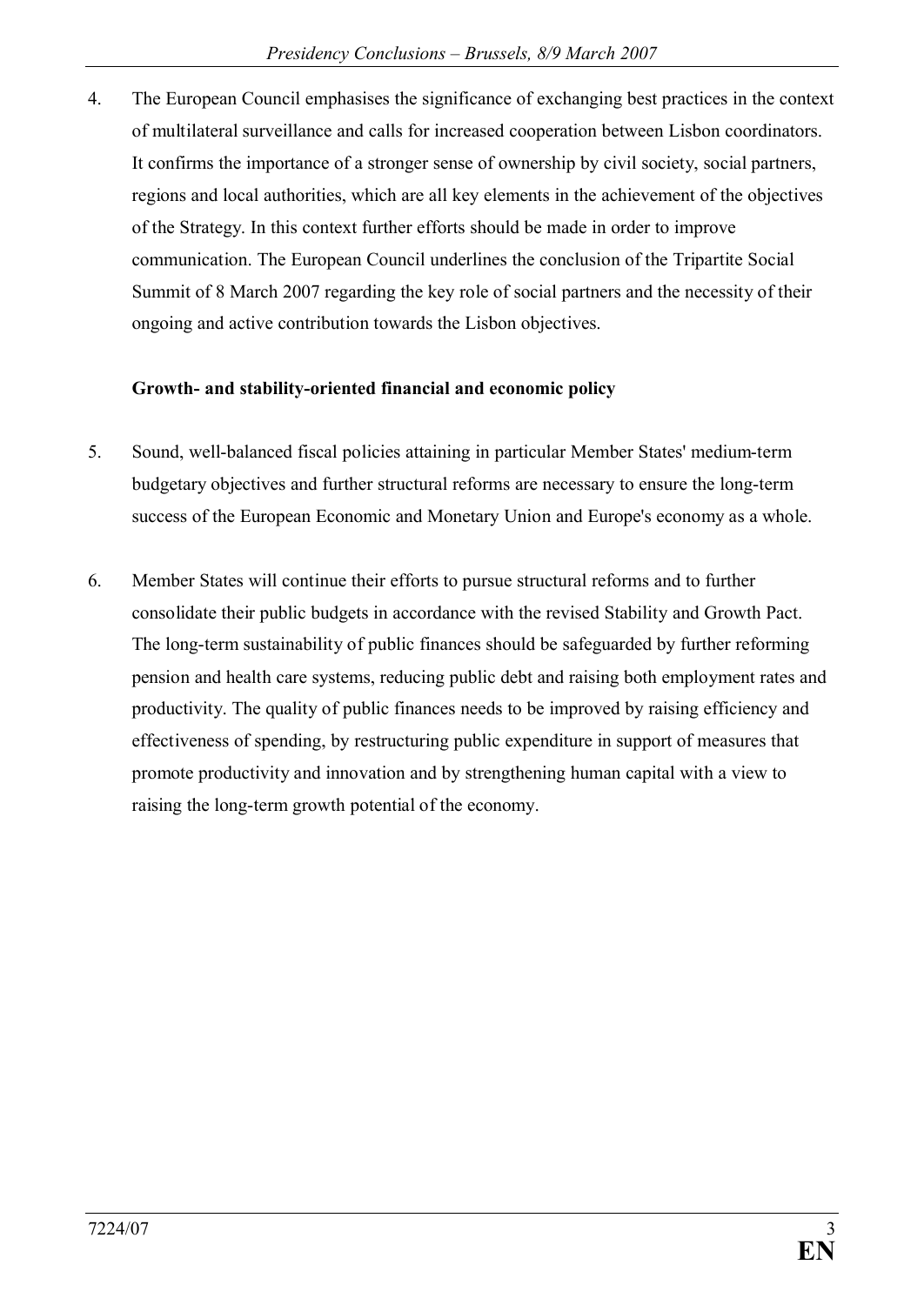### **Strengthening the Internal Market and Europe's competitiveness**

- 7. A well functioning Internal Market remains at the heart of the Lisbon Agenda for Growth and Jobs. Given the challenges and opportunities of globalisation, the European Council stresses the importance of further improving the functioning of the Internal Market in order to react to new economic realities. The European Council recalls the importance of further strengthening consumer and business confidence in the Internal Market. The European Council takes note of the vision of the single market set out by the Commission in its interim report and invites the Commission to submit an ambitious and comprehensive review of the Single Market as early as possible in the second half of 2007. It asks the Council to proceed with its examination without delay. Particular attention should be given to stimulating the potential of SMEs, including in the cultural and creative sectors, in view of their role as drivers of growth, job creation and innovation.
- 8. Strengthening the four freedoms of the Internal Market will reinforce the European Union's international competitiveness. The European Council underlines the importance of the Commission's initiative to give fresh impetus to the internal market for goods by strengthening mutual recognition and by improving its functioning in the harmonised area, while guaranteeing a high level of safety and consumer protection. It asks the Council to decide swiftly on the proposed measures. The recently adopted Services Directive is a key tool for unlocking the full potential of the European services sector. High priority should be placed on the complete, coherent and timely transposition of its provisions in a consistent manner. The European Council stresses that a fully functioning and interconnected internal market for gas and electricity, further integration of the European financial markets, in particular by removing obstacles to the creation of a Single Payment Area, as well as further liberalisation of the postal markets, while ensuring the financing of an efficient universal service, will be important steps to achieve this objective. Every effort should be made to successfully conclude the legislative process on the reduction of roaming tariffs by the end of the first half of 2007.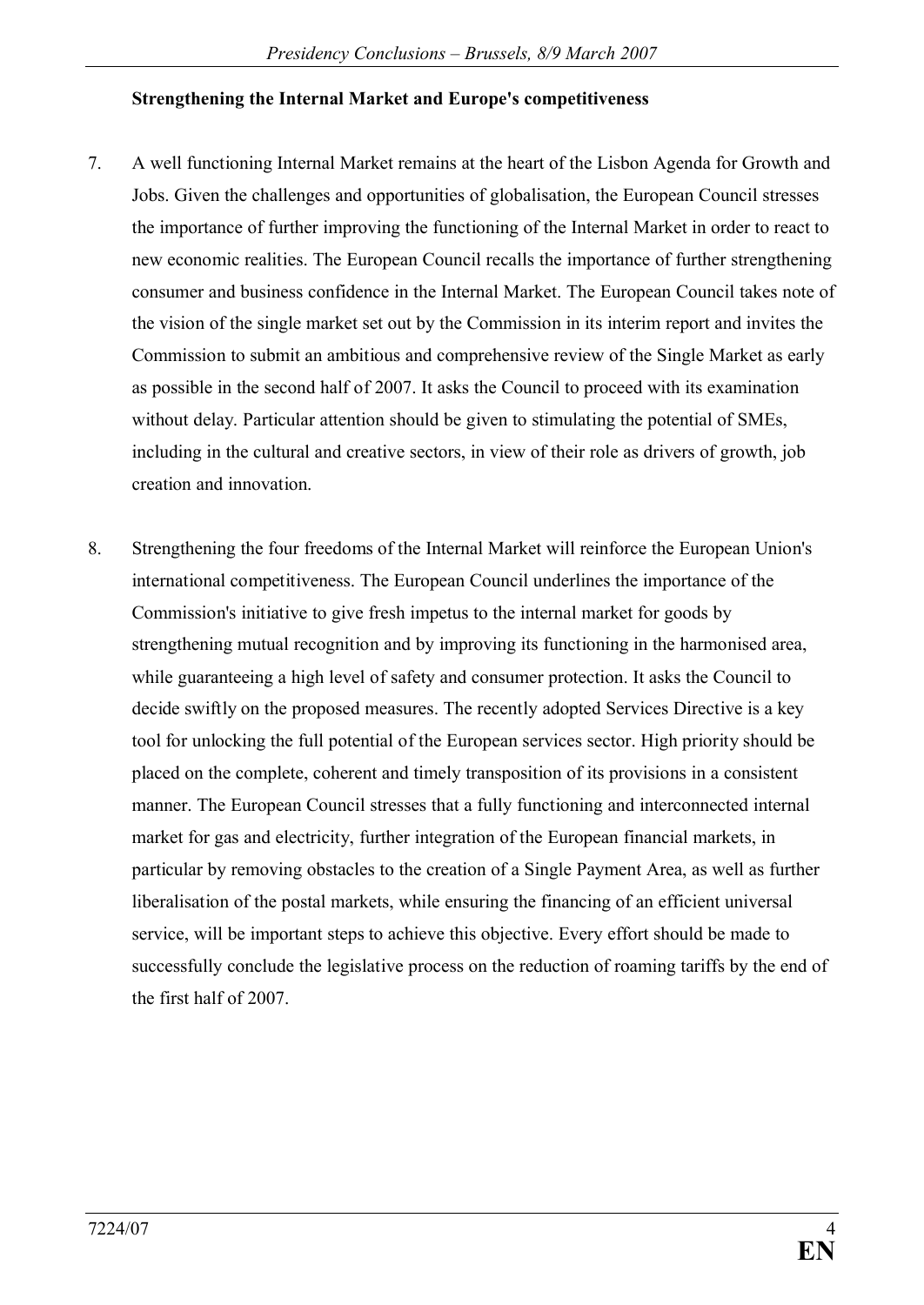- 9. Clear and consistent EU rules are a prerequisite for a well functioning Internal Market as are timely, correct and high-quality transposition of Community legislation and effective application and enforcement of common rules. Member States have achieved important progress towards the 1,5% transposition deficit target; the European Council urges them to pursue efforts to further reduce this deficit progressively to 1% by 2009 at the latest, while stressing the importance of agreeing appropriate transposition deadlines.
- 10. The European Council considers that maintaining and strengthening the multilateral trade system based on the WTO is of paramount importance for the growth and employment prospects of the European economy as well as for development. It stresses the need for an ambitious, balanced and comprehensive agreement on the Doha Development Agenda and calls on key partners to act in the same spirit of constructive commitment in order to bring the negotiations to a successful close. At the same time, building on the platform of the WTO, bilateral and regional Free Trade Agreements with relevant partners should be taken forward rapidly.
- 11. In view of the US-EU summit in April 2007 the European Council underlines the importance of transatlantic economic relations, which should be strengthened through a New Transatlantic Economic Partnership, enhancing the commitment to the economic initiative launched at the 2005 summit. This will focus on improving regulatory convergence in various areas, coordination of efforts to protect intellectual property rights and deepening cooperation in the field of energy and environment with a view to increasing the international competitiveness of the EU and the USA.
- 12. Further afield, the European Council underlines the importance of improving effective market access for European enterprises to fast-growing emerging markets in particular. Protection of intellectual property rights and the fight against counterfeiting and product piracy must be stepped up internationally. The Commission is invited to take appropriate initiatives to develop and disseminate European standards more speedily, so as to address the demands of rapidly evolving, innovative and knowledge-driven markets. It is also invited to examine, together with Member States, how multilateral discipline in relation to state aids can be strengthened and further developed within the context of external competitiveness.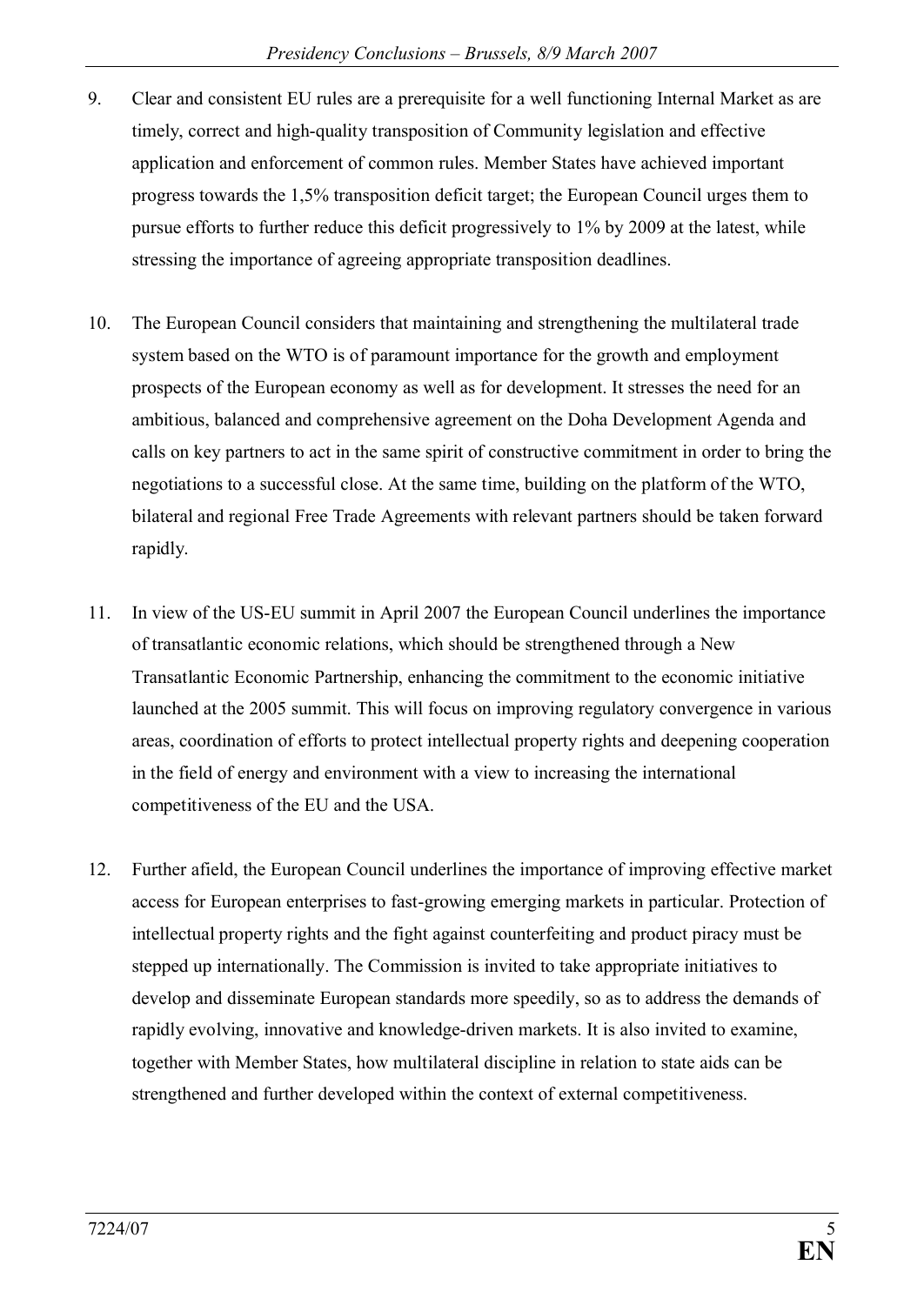#### **Strengthening innovation, research and education**

- 13. Member States are determined to improve the framework conditions for innovation such as competitive markets and to mobilise additional resources for research, development and innovation activities. The European Council reiterates the importance of spending 3% of GDP on research and development by 2010. It stresses the need to optimise synergy among Community programmes, to improve the transformation of research findings into innovative products and services and to ensure appropriate knowledge sharing between all partners. It also invites the Commission to present recommendations for guidelines for cooperation and technology transfer between public research and industry and, as a matter of priority, to put forward its intellectual property rights (IPR) and patent strategies.
- 14. The European Council invites the Commission and the Member States to push forward the implementation of the innovation policy strategy. Investment in future technologies is an essential contribution to ensure Europe's competitiveness in lead markets. In this context, the Commission is invited to present proposals for Joint Technology Initiatives in selected sectors of strategic importance. It is also invited to present proposals for initiatives based on Article 169 in order to provide Community participation in RTD programmes (Research and Technological Development) undertaken by several Member States with a view in both cases to launching the most advanced ones in 2007. The European Council underlines the vital importance of excellent human resources and the fostering of "brain circulation". It stresses the important role that the newly founded European Research Council has to play in this respect.
- 15. Education and training are prerequisites for a well-functioning knowledge triangle (education - research - innovation) and play a key role in boosting growth and jobs. Good progress has been made in implementing the "Education and Training 2010" work programme over the last 12 months. Member States are determined to pursue reforms and to fully implement the work programme, in particular by modernising higher education, ensuring high quality and attractive vocational education and training and implementing national lifelong learning strategies.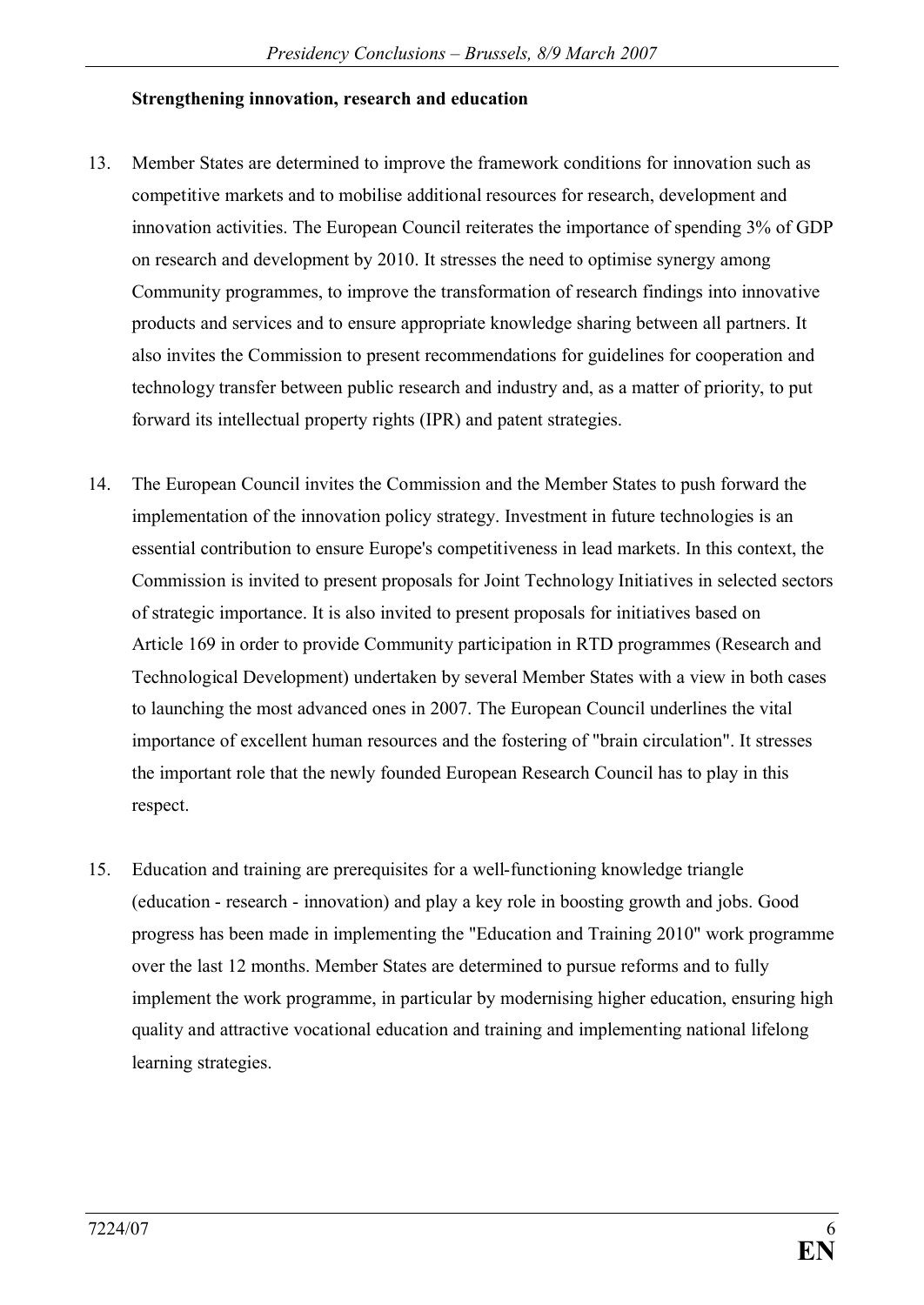- 16. The European Council asks the Council and the European Parliament to conclude the thorough examination of the Commission proposal on a European Institute of Technology in the first semester of 2007 with a view to taking a decision before the end of this year.
- 17. Environmental technologies and eco-innovation contribute to achieving the aims of the Lisbon Strategy for Growth and Jobs, including combating climate change. Member States are determined to promote eco-innovations through an ambitious approach, taking full advantage of lead markets in areas such as sustainable and safe low carbon technologies, renewable energies and energy and resource efficiency. The European Council invites the Commission to present proposals for achieving an integrated strategy for the promotion of eco-innovation early in 2008.

### **Boosting employment, modernising and reinforcing the European Social Model**

18. In view of the positive developments on Member States' labour markets, the European Council stresses the importance of "good work" and its underlying principles, i.e. workers' rights and participation, equal opportunities, safety and health protection at work and a family-friendly organisation of work. The European Council looks forward to the discussion on the Commission communication on flexicurity, which should be instrumental in preparing a range of flexicurity pathways to find the right mix of policies tailored to labour market needs including increased labour-market participation. A reinforced lifecycle approach to work is also necessary to improve access to the labour market as well as to promote a longer working life and professional mobility over the lifecycle.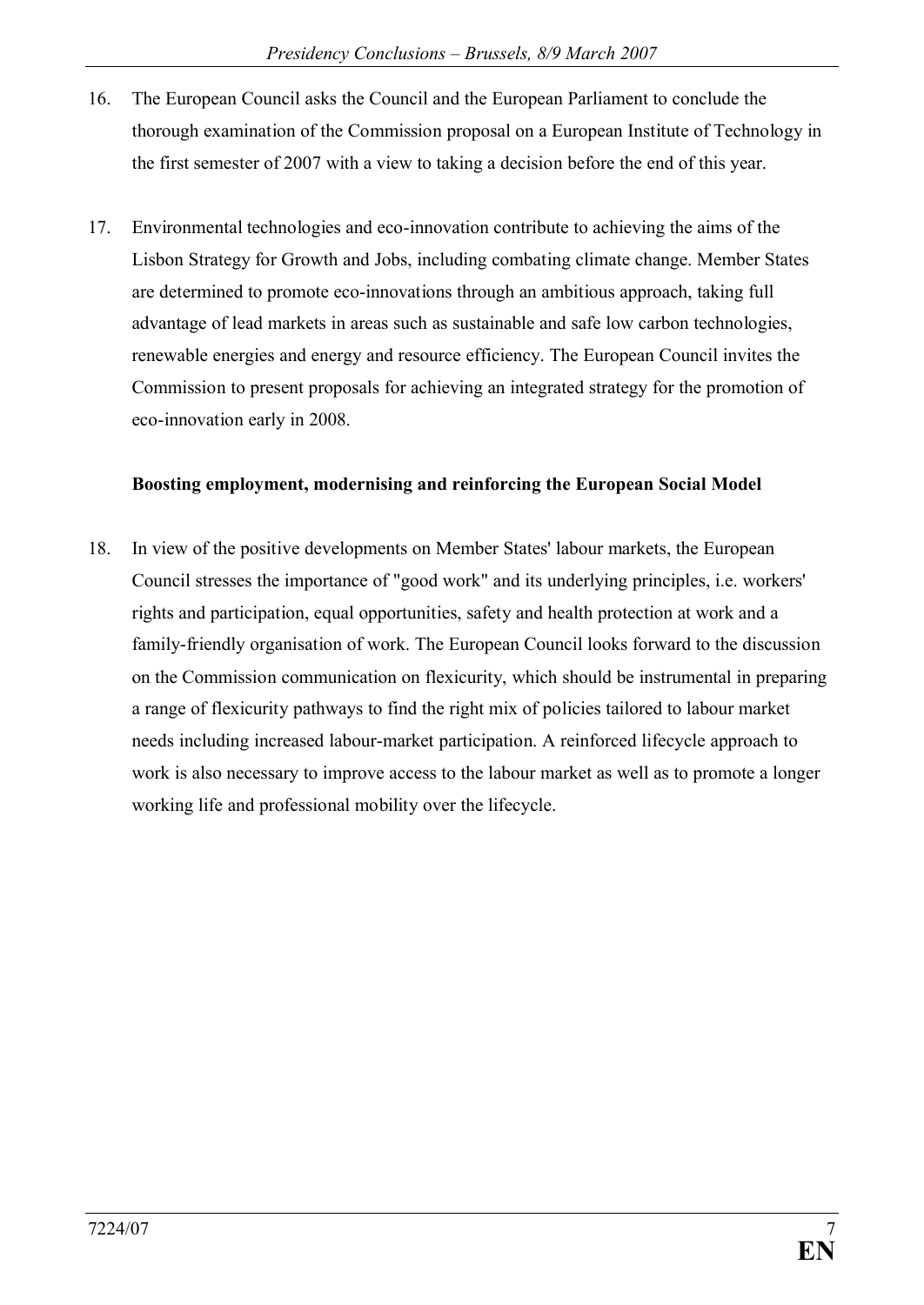- 19. The European Council reaffirms the need to strengthen economic and social cohesion throughout the Union and underlines the key role of social partners. The European Council highlights the importance of the social dimension of the EU. In this context it recalls the social provisions of the Treaty, in particular its attachment to the promotion of employment and improved living and working conditions, so as to make possible their harmonisation while the improvement is being maintained. In order to ensure the continuing support for European integration by the Union's citizens, it stresses that the common social objectives of Member States should be better taken into account within the Lisbon agenda. In this context the European Council welcomes the Joint Employment Report and the Joint Report on Social Protection and Social Inclusion. In order to strengthen social cohesion, the European Council stresses the need to fight poverty and social exclusion, especially child poverty, and to give all children equal opportunities. More attention should be given to active inclusion, i.e. ensuring adequate levels of minimum resources for all, balanced with making work pay. The Commission's social reality stocktaking report should provide further input for discussions on social issues.
- 20. Demographic change confronts Member States with a complex set of interrelated challenges. The establishment of an "Alliance for Families" will serve as a platform for the exchange of views and knowledge on family-friendly policies as well as of good practices between Member States. Member States will continue to further develop policies which promote equal opportunities between men and women, as well as the role of young people, including their transition from school to working life, older people and low-skilled people as active participants in the economy and the labour market, aiming at using their full potential to contribute to the economic and social development of our societies.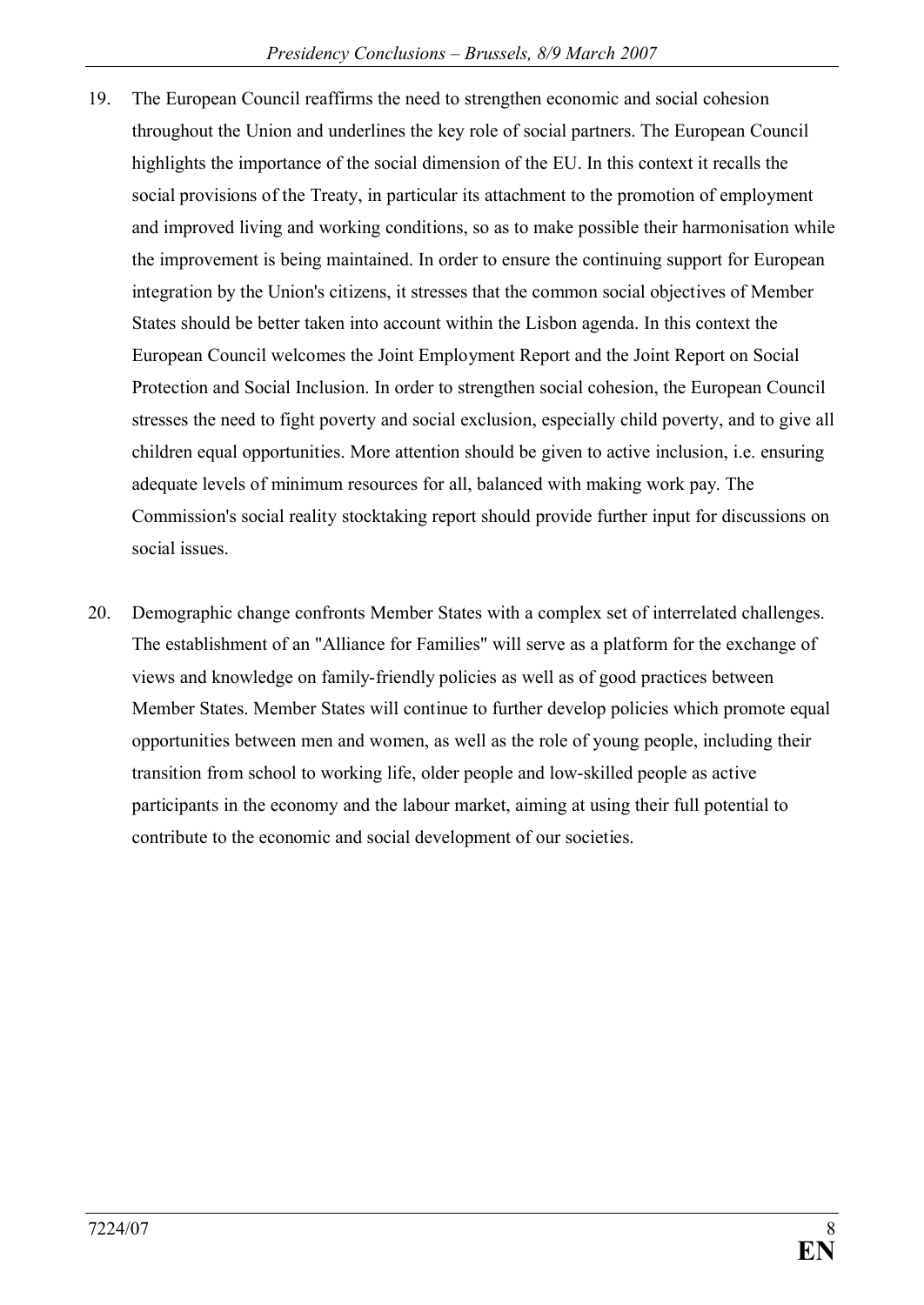## **II. Better Regulation**

- 21. Better Regulation remains an important instrument contributing to the policy for strengthening competitiveness and supporting sustainable growth and employment. The European Council stresses that 2006 has seen good progress towards improving the regulatory environment and welcomes the Commission's Action Programme for Reducing Administrative Burdens in the EU. It underlines that further efforts are required in order to consolidate and build on achievements so far.
- 22. The European Council invites the Commission to regularly update its **simplification programme**. It stresses the importance of achieving concrete results in this field whilst not compromising the political aims of regulation and respecting the acquis communautaire, and asks the Council to pay particular attention to simplification proposals which it considers to be priorities.
- 23. Substantial progress has been achieved in the area of **better legislation**. The evaluation of the Commission's impact assessment system will help identify further improvements, including through the enhanced consideration of aspects relevant for external competitiveness as part of the economic impact pillar. With a view to further improving the quality of the impact assessment system, the European Council sees the establishment of an "Impact Assessment Board" by the Commission as an important step. The European Council stresses the need for the Council and the European Parliament to make greater use of impact assessments. In spring 2008, the European Council will consider on the basis of a review by the Commission whether further action is needed, taking into account different options, including a group of independent experts to advise the institutions on their work towards Better Regulation.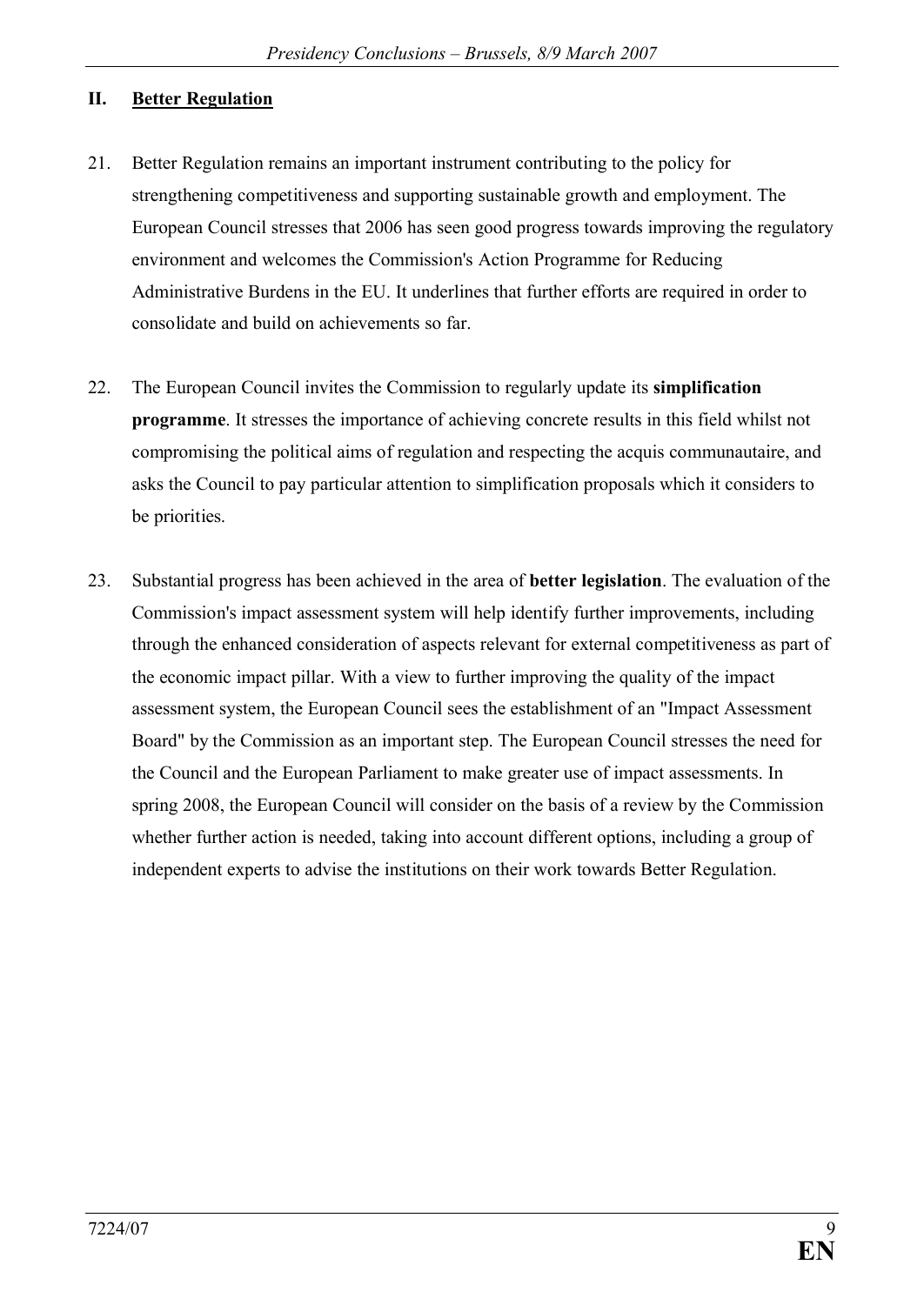- 24. The European Council underlines that **reducing administrative burdens** is an important measure for boosting Europe's economy, especially through its impact on SMEs. A strong joint effort significantly to reduce administrative burdens within the EU is necessary. The European Council therefore agrees that administrative burdens arising from EU legislation should be reduced by 25% by 2012. Taking into account the different starting points and traditions the European Council invites Member States to set their own national targets of comparable ambition within their spheres of competence by 2008.
- 25. The European Council accordingly invites the Commission to launch the Action Programme for Reducing Administrative Burdens with the assistance of the Member States, agrees that the measurement of administrative costs of Community legislation should begin in the priority areas proposed by the Commission, and calls on the Council and the European Parliament to give special priority to the measures for immediate action set out in the action programme, once the Commission has made the corresponding proposals, with a view to their adoption as soon as possible in 2007. It supports the intention of the Commission to set up, as a pilot project, an independent expert committee to assist the Commission and Member States with the implementation of the Action Plan on the Reduction of Administrative Burden.
- 26. The European Council asks the Council to review progress on all aspects of Better Regulation on a yearly basis.

# **III. An integrated climate and energy policy**

27. The challenges of climate change need to be tackled effectively and urgently. Recent studies on this subject have contributed to a growing awareness and knowledge of the long-term consequences, including the consequences for global economic development, and have stressed the need for decisive and immediate action. The European Council underlines the vital importance of achieving the strategic objective of limiting the global average temperature increase to not more than 2° C above pre-industrial levels.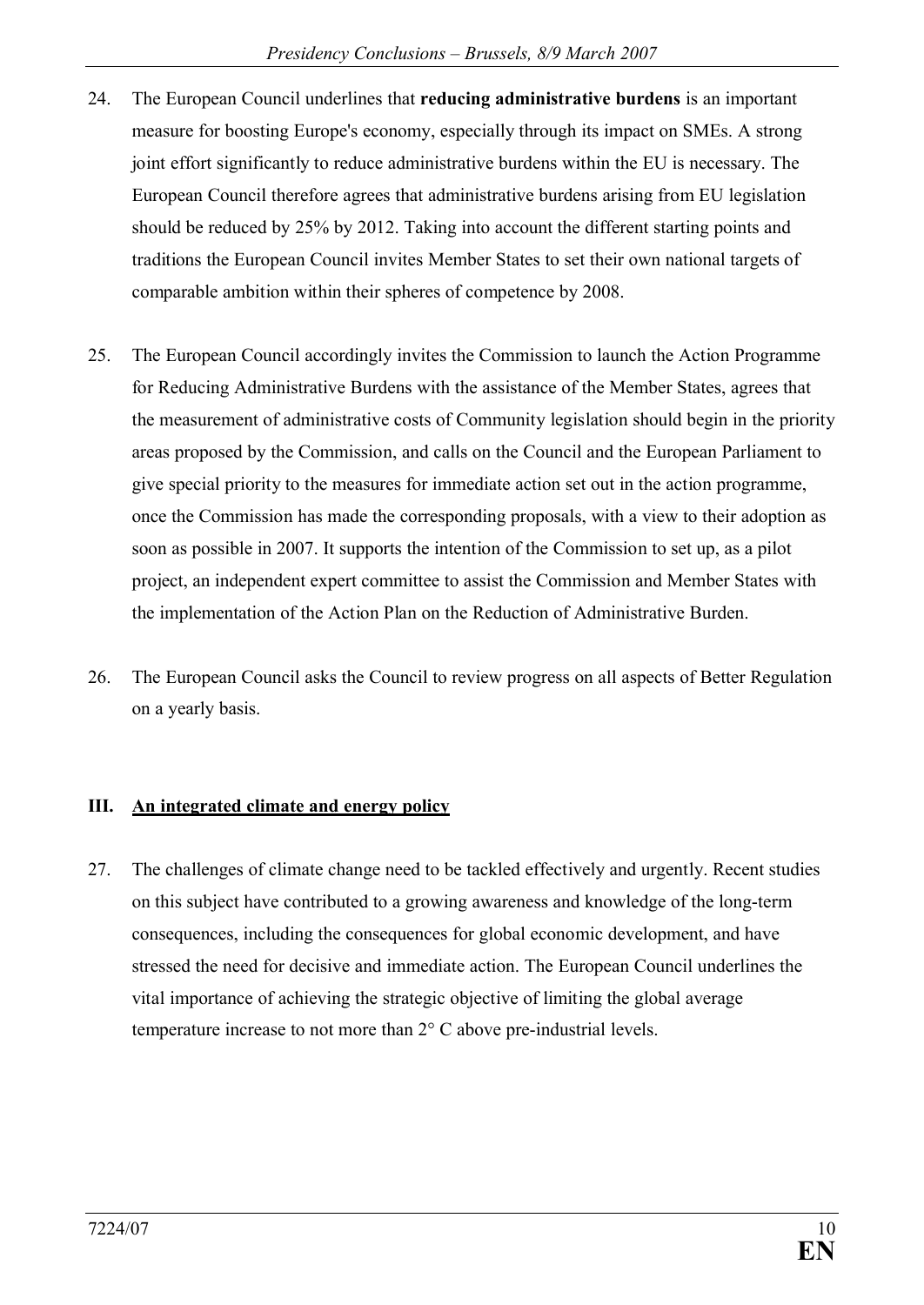- 28. Given that energy production and use are the main sources for greenhouse gas emissions, an integrated approach to climate and energy policy is needed to realise this objective. Integration should be achieved in a mutually supportive way. With this in mind, the Energy Policy for Europe (EPE) will pursue the following three objectives, fully respecting Member States' choice of energy mix and sovereignty over primary energy sources and underpinned by a spirit of solidarity amongst Member States:
	- increasing security of supply;
	- ensuring the competitiveness of European economies and the availability of affordable energy;
	- promoting environmental sustainability and combating climate change.

### **Climate protection**

29. The European Council underlines the leading role of the EU in international climate protection. It stresses that international collective action will be critical in driving an effective, efficient and equitable response on the scale required to face climate change challenges. To this end negotiations on a global and comprehensive post-2012 agreement, which should build upon and broaden the Kyoto Protocol architecture and provide a fair and flexible framework for the widest possible participation, need to be launched at the UN international climate conference beginning at the end of 2007 and completed by 2009. In this connection, the European Council endorses the elements identified by the Council (Environment) of 20 February 2007 as essential parts of an effective and appropriate framework beyond 2012, which would include *inter alia* the development of a shared vision to reach the ultimate objective of the UN Framework Convention on Climate Change, the strengthening and extension of global carbon markets, the development, deployment and transfer of the necessary technology to reduce emissions, appropriate adaptation measures to deal with the effects of climate change, action on deforestation and addressing emissions from international aviation and maritime transportation. All countries should be invited to contribute to the efforts under this framework according to their differentiated responsibilities and respective capabilities.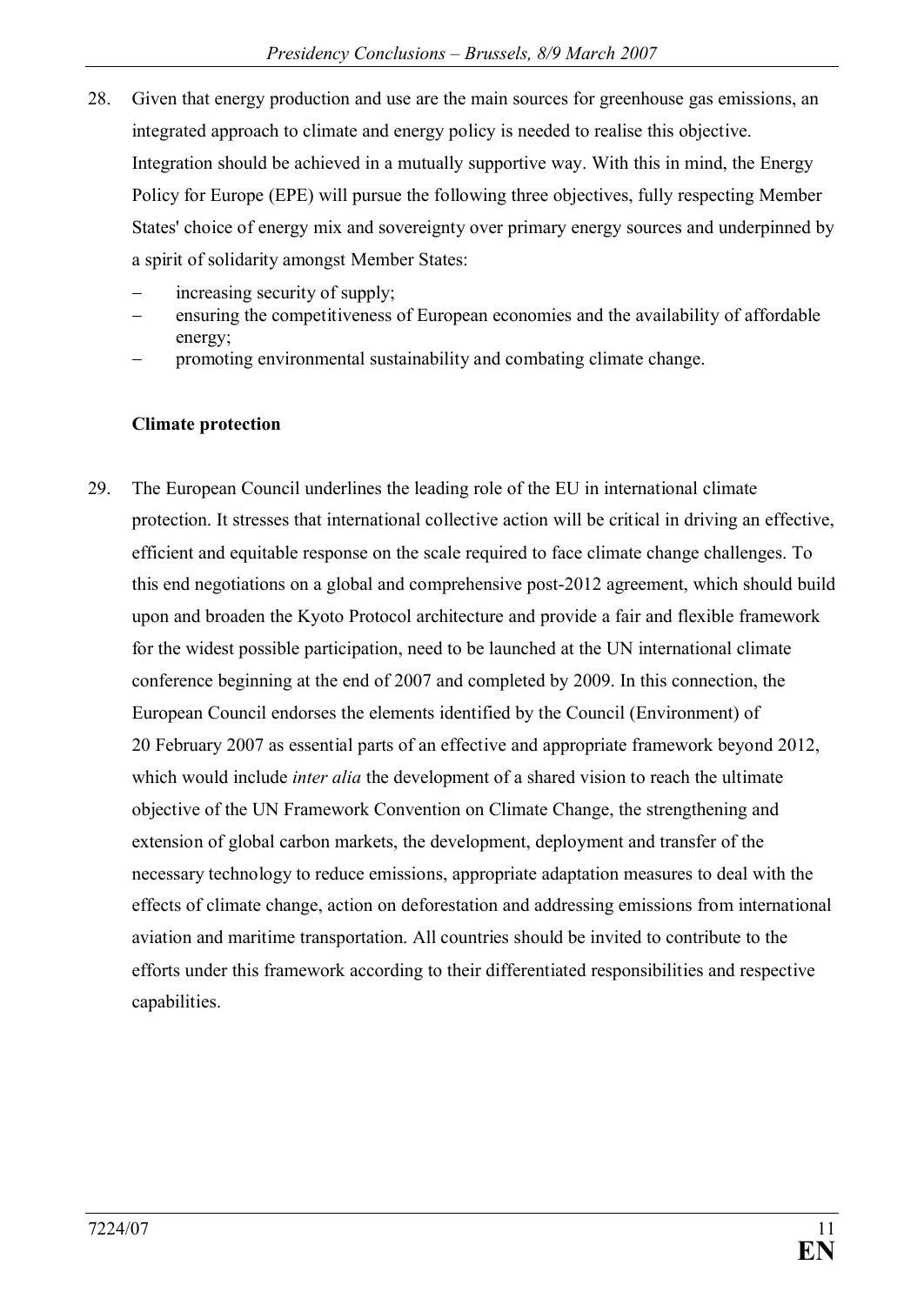- 30. The European Council reaffirms that absolute emission reduction commitments are the backbone of a global carbon market. Developed countries should continue to take the lead by committing to collectively reducing their emissions of greenhouse gases in the order of 30% by 2020 compared to 1990. They should do so also with a view to collectively reducing their emissions by  $60\%$  to  $80\%$  by  $2050$  compared to 1990.
- 31. In this context, the European Council endorses an EU objective of a 30% reduction in greenhouse gas emissions by 2020 compared to 1990 as its contribution to a global and comprehensive agreement for the period beyond 2012, provided that other developed countries commit themselves to comparable emission reductions and economically more advanced developing countries to contributing adequately according to their responsibilities and respective capabilities. It invites these countries to come forward with proposals for their contributions to the post-2012 agreement.
- 32. The European Council emphasises that the EU is committed to transforming Europe into a highly energy-efficient and low greenhouse-gas-emitting economy and decides that, until a global and comprehensive post-2012 agreement is concluded, and without prejudice to its position in international negotiations, the EU makes a firm independent commitment to achieve at least a 20% reduction of greenhouse gas emissions by 2020 compared to 1990.
- 33. The European Council decides that a differentiated approach to the contributions of the Member States is needed reflecting fairness and transparency as well as taking into account national circumstances and the relevant base years for the first commitment period of the Kyoto Protocol. It recognises that the implementation of these targets will be based on Community policies and on an agreed internal burden-sharing and invites the Commission, in close cooperation with the Member States, immediately to start a technical analysis of criteria, including socio-economic parameters and other relevant and comparable parameters, to form the basis for further in-depth discussion. Given the great importance of the energy intensive sector, the European Council emphasises that cost-efficient measures are needed to improve both the competitiveness and the environmental impact of such European industries.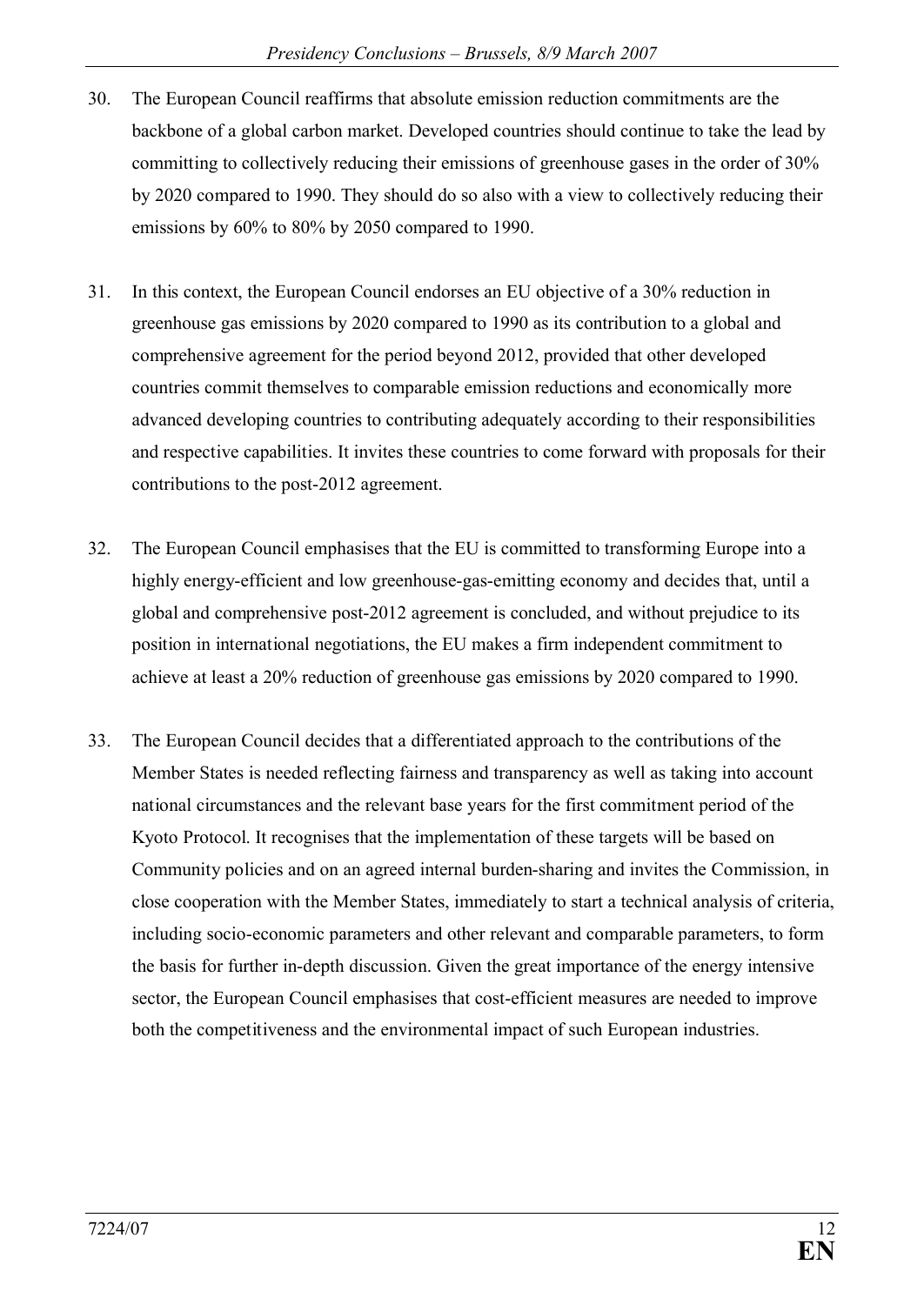- 34. The European Council notes the increasing share of greenhouse gas emissions from developing countries and the need for these countries to address the increase in these emissions by reducing the emission intensity of their economic development, in line with the general principle of common but differentiated responsibilities and respective capabilities. The European Council stands ready to continue and further strengthen its support for developing countries in lessening their vulnerability and adapting to climate change.
- 35. Given the central role of emission trading in the EU's long-term strategy for reducing greenhouse gas emissions, the European Council invites the Commission to review the EU Emissions Trading Scheme in good time with a view to increasing transparency and strengthening and broadening the scope of the scheme and to consider, as part of the EU ETS review, a possible extension of its scope to land use, land-use change and forestry and surface transport.

The European Council stresses the necessity of an efficient, safe and sustainable European transport policy. In this context, it is important to proceed with actions to increase the environmental performance of the European transport system. The European Council notes the European Commission's ongoing work regarding the assessment of external costs for transport and their internalisation.

# **Energy Policy**

36. Global warming, together with the need to ensure security of supply and enhance business competitiveness, make it ever more vital and pressing for the EU to put in place an integrated policy on energy combining action at the European and the Member States' level. As a milestone in the creation of an Energy Policy for Europe (EPE) and a spring board for further action, the European Council adopts a comprehensive energy Action Plan for the period 2007-2009 (Annex I), based on the Commission's Communication "An Energy Policy for Europe". The European Council notes that Member States' choice of energy mix may have effects on the energy situation in other Member States and on the Union's ability to achieve the three objectives of the EPE.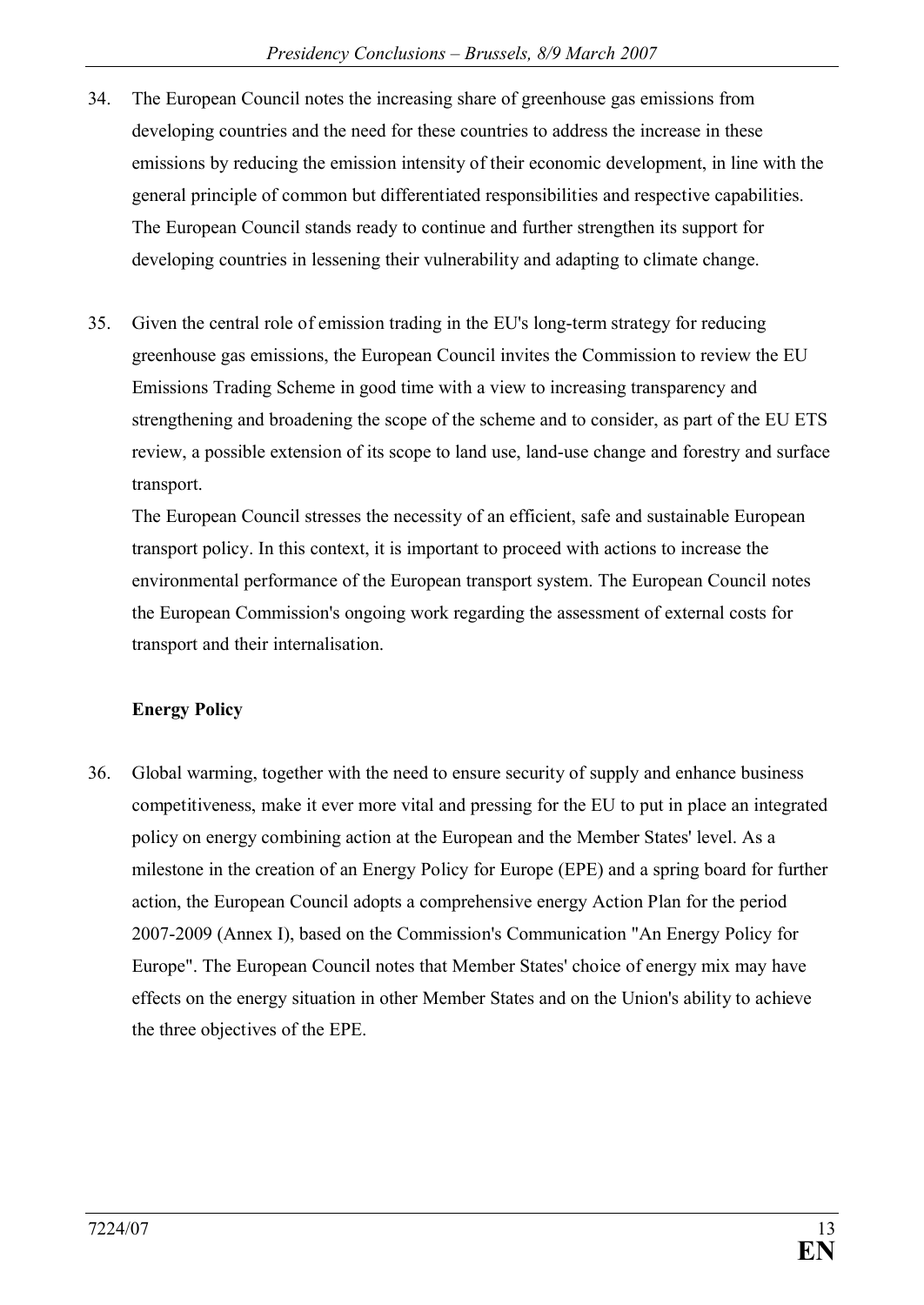- 37. The Action Plan sets out the way in which significant progress in the efficient operation and completion of the EU's internal market for gas and electricity and a more interconnected and integrated market can be achieved. It envisages the nomination of EU coordinators for four priority projects of European interest. It also addresses the crucial issue of security of energy supply and the response to potential crises. As regards security of supply the European Council stresses the importance of making full use of the instruments available to improve the EU's bilateral cooperation with all suppliers and ensure reliable energy flows into the Union. It develops clear orientations for an effective European international energy policy speaking with a common voice. It fixes highly ambitious quantified targets on energy efficiency, renewable energies and the use of biofuels and calls for a European Strategic Energy Technology plan, including environmentally safe Carbon Capture and Sequestration, to be examined at the Spring 2008 European Council meeting.
- 38. The European Council calls on all parties concerned to press ahead rapidly and with determination in order to implement all of the elements contained in the Action Plan in line with its provisions and conditions. In particular, it invites the Commission to submit the proposals requested in the Action Plan as speedily as possible.

# **Follow-up**

39. In the light of the integrated approach to climate and energy policy the Energy Action Plan will be kept under regular review within the context of an annual examination by the European Council of the progress made and results achieved in implementing the EU's energy and climate change policies. The Commission is invited to put forward an updated Strategic Energy Review in early 2009, which will serve as the basis for the new Energy Action Plan from 2010 onwards to be adopted by the Spring 2010 European Council.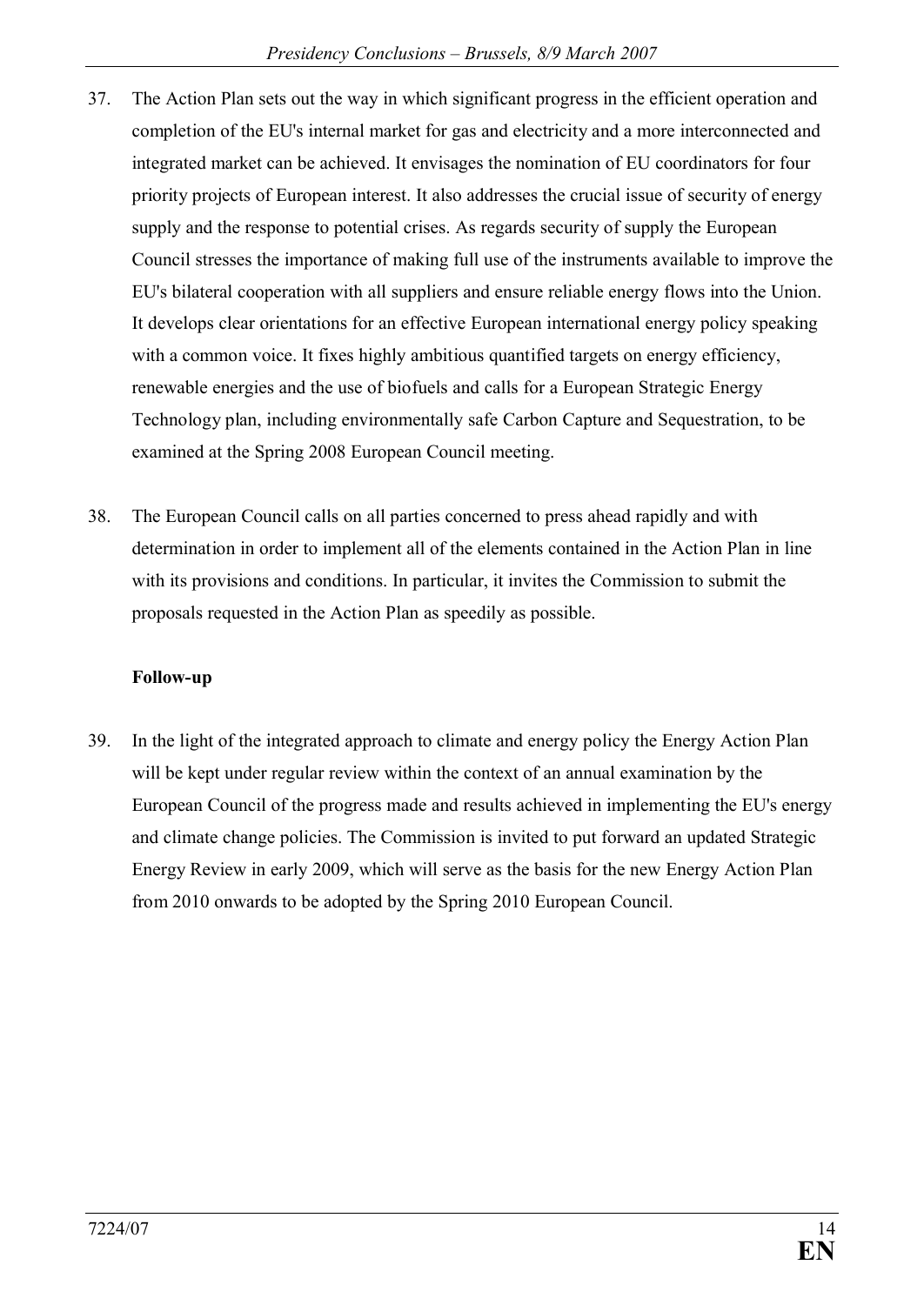# **IV. International relations**

- 40. The European Council reaffirms the strategic importance of the EU-Africa Summit to be held in the second half of 2007. It expresses its gratitude to the incoming Portuguese Presidency for its readiness to host this Summit in Lisbon in December 2007.
- 41. The European Council welcomed the fact that an agreement has been reached in Mecca on 8 February on the formation of a Palestinian national unity government. It expresses its appreciation for the role of Saudi Arabia and Arab leaders in bringing about Palestinian reconciliation. The EU stands ready to work with a legitimate Palestinian government that adopts a platform reflecting the Quartet principles. It encourages the Quartet to continue its active contribution to the Middle East Peace Process.
- 42. The European Council recalls its determination to reinforce Lebanon's sovereignty, territorial integrity and independence. It reaffirms its call for the full and speedy implementation of resolution 1701 and all other relevant resolutions of the Security Council. It reaffirms its commitment to the establishment of the Special Tribunal for Lebanon in accordance with resolution 1664 of the Security Council, and urges all members of the international community to lend their support. It commends all constructive international mediation efforts, in particular those of the SG of the Arab League and Saudi Arabia, aiming at a solution to the current political crisis in the country. It underlines the necessity of implementing the commitments entered into at the "Paris III" international conference.

\_\_\_\_\_\_\_\_\_\_\_\_\_\_\_\_\_\_\_\_\_\_\_\_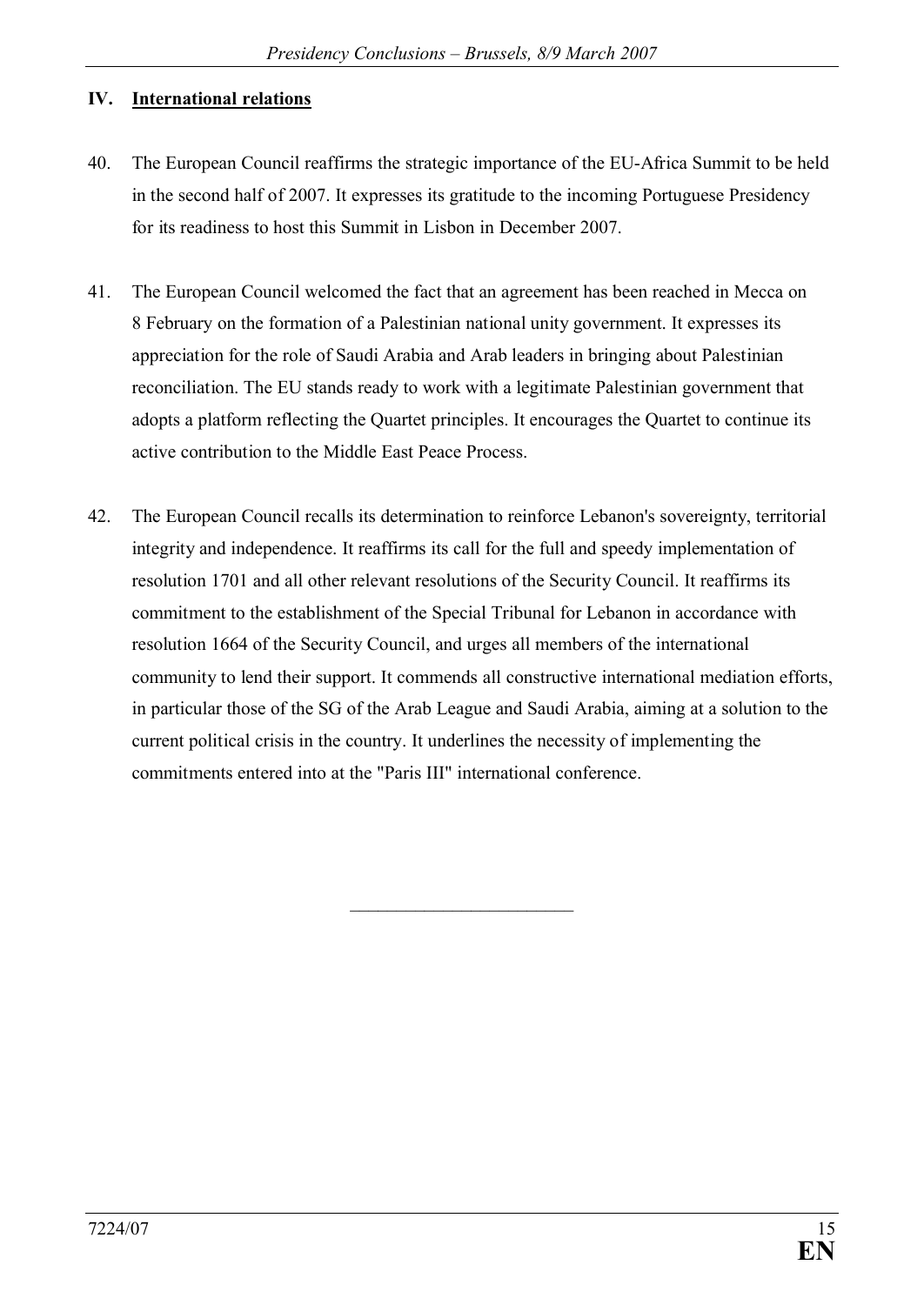# **ANNEX I**

## **EUROPEAN COUNCIL ACTION PLAN (2007 – 2009)**

## **ENERGY POLICY FOR EUROPE (EPE)**

The Action Plan comprises the following priority actions, some of which may contribute to more than one of the three objectives of the EPE. New measures should take into account the better regulation principles, notably as regards impact assessments.

### *I. Internal Market for Gas and Electricity*

- 1. Taking note of the Commission's internal market report and the final report following the sector inquiry on the gas and electricity markets, with the aim of increasing competition, ensuring effective regulation and encouraging investment to benefit consumers, the European Council:
	- reaffirms that to achieve this aim the first step, to which it is committed, is to ensure timely and full implementation of the letter and spirit of existing Internal Market legislation relating to the opening up of the gas and electricity markets, since a truly competitive, interconnected and single Europe-wide internal energy market that will have major benefits for competitiveness and EU consumers as well as increasing security of supply has not yet been achieved;
	- notes the interaction between investment decisions and the development of the regulatory framework, and is therefore of the opinion that future measures affecting the internal market have to be designed and implemented in a way that provides a positive framework for much-needed investment;
	- taking account of the characteristics of the gas and electricity sectors and of national and regional markets, agrees on the need for:
		- effective separation of supply and production activities from network operations (unbundling), based on independently run and adequately regulated network operation systems which guarantee equal and open access to transport infrastructures and independence of decisions on investment in infrastructure;
		- further harmonisation of the powers and strengthening of the independence of national energy regulators;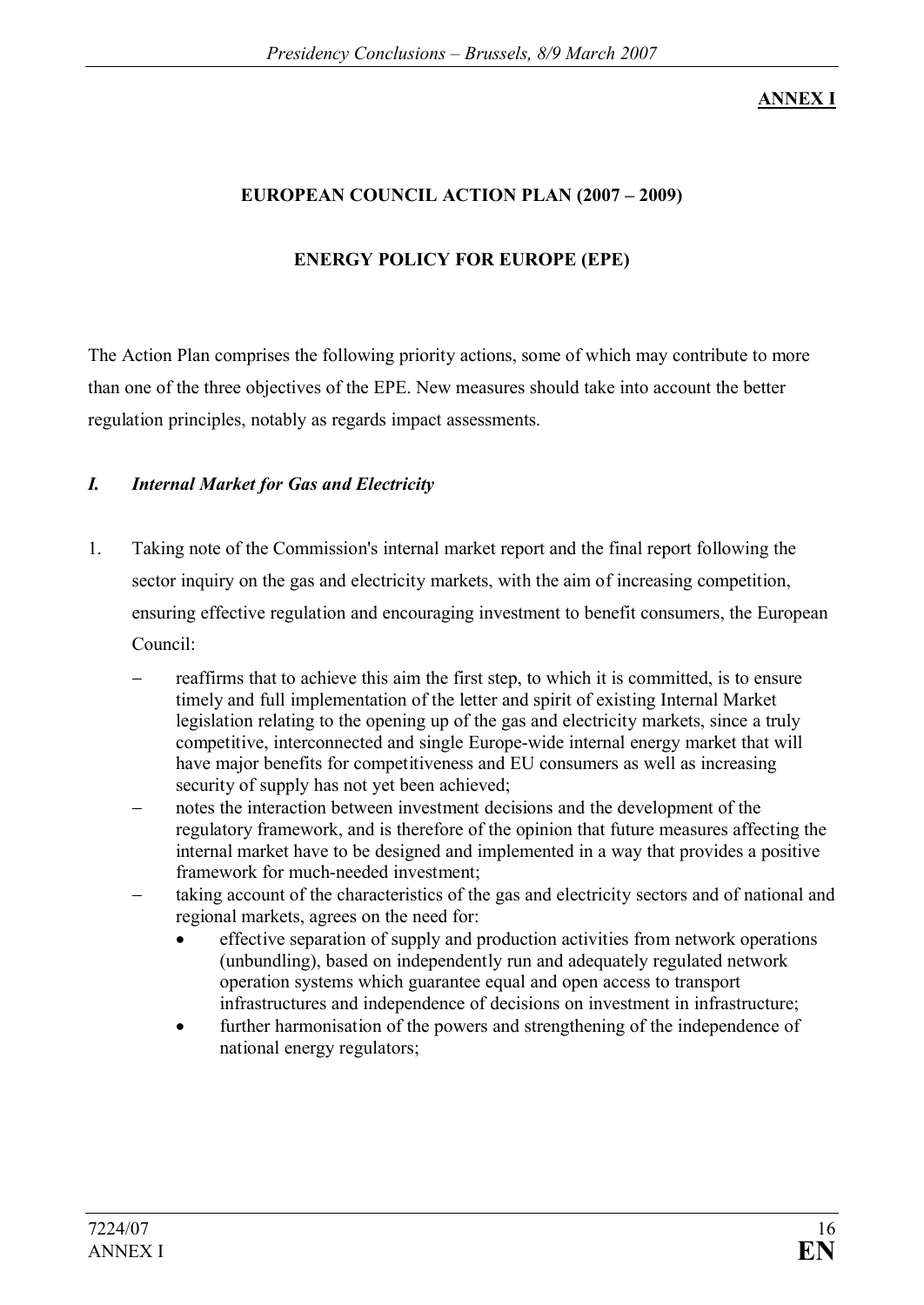- the establishment of an independent mechanism for national regulators to cooperate and take decisions on important cross-border issues;
- · the creation of a new Community mechanism for Transmission System Operators to improve coordination of network operation and grid security building on existing cooperation practices;
- a more efficient and integrated system for cross-border electricity trade and grid operation, including elaboration of technical standards;
- the enhancement of competition and security of supply through facilitated integration of new power plants into the electricity grid in all Member States, in particular encouraging new market entrants;
- relevant investment signals contributing to the efficient and more secure operation of the transmission grid;
- increased transparency in energy market operations;
- better consumer protection, e.g. through the development of an Energy Customers' Charter.

Moreover, the European Council invites the Commission:

- · to provide additional clarifications related to the key measures envisaged and their impacts in time for the June Council (Energy);
- · to elaborate together with Member States the medium- and long-term forecasts for gas and electricity supply and demand, and to identify the additional investment required to satisfy EU strategic needs;
- · to assess the impact of vertically integrated energy companies from third countries on the internal market and how to implement the principle of reciprocity;
- · to assess access to gas storage in the EU.

The European Council invites the Commission to come forward with relevant proposals, including through the development of existing legislation where possible.

2. Reaffirming the need for improved regional cross-border exchange and accelerating the development of regional energy cooperation while addressing the challenges of peripheral energy markets and facilitating the integration of regional ones into the EU internal market and its further development, notably through interconnection, taking into account the integration of on- and off-shore renewable energies, the European Council: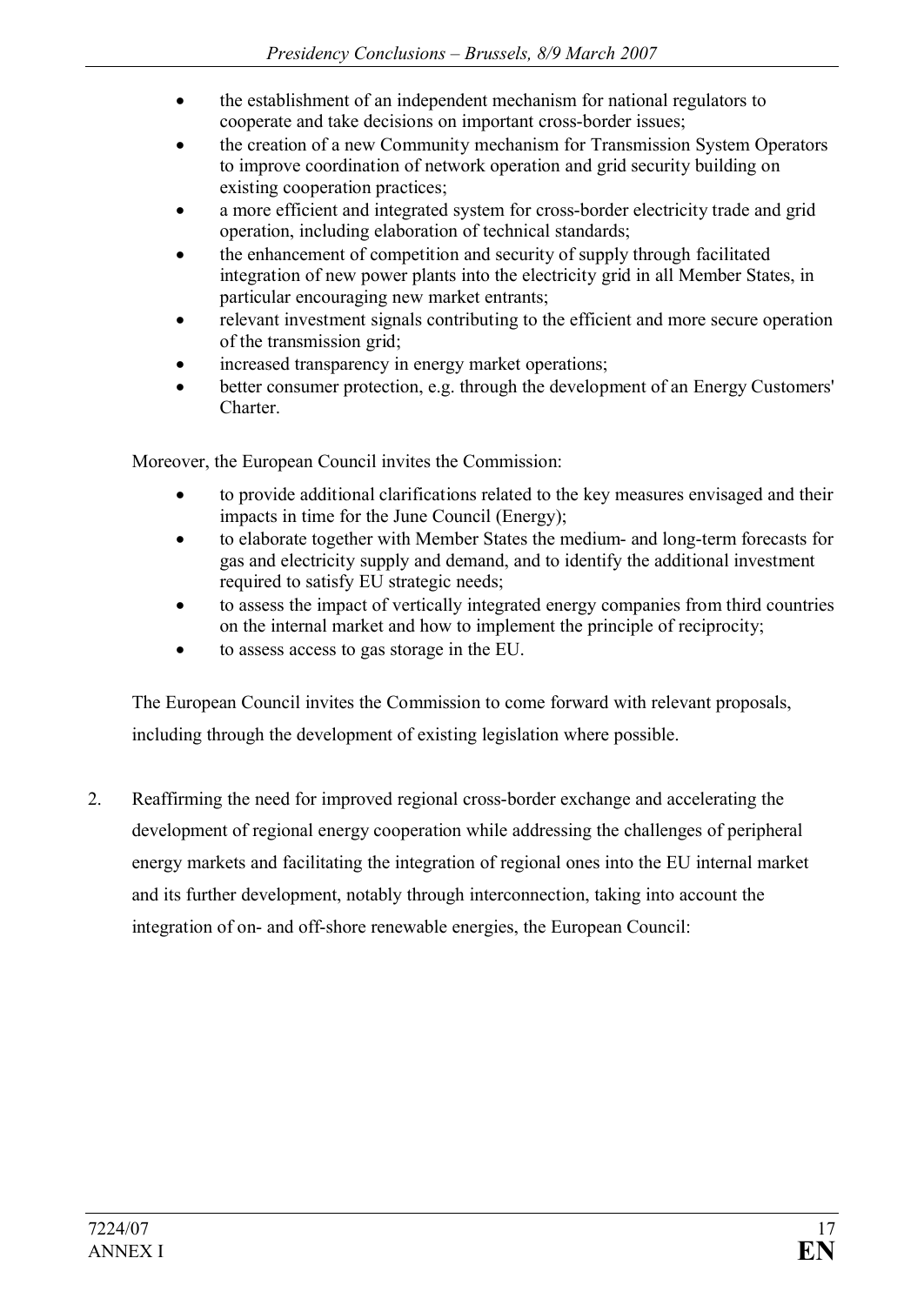- welcomes, as a first step, the Commission's intention to appoint where necessary, in accordance with Article 10 of Decision 1364/2006/EC, European coordinators to accelerate the most critical priority projects of European interest <sup>1</sup>; it notes, however, that new projects are needed in order to achieve adequate interconnection in particular of isolated energy markets and asks the Member States concerned to achieve at least 10% of electricity and gas interconnection capacity by 2010. To this end, Member States concerned should reinforce their bilateral cooperation, for instance by elaborating appropriate guidelines;
- invites the Commission to table proposals aiming at streamlining approval procedures.

## *II. Security of Supply*

- 3. In order to contribute to security of supply in a spirit of solidarity between Member States, notably in the event of an energy supply crisis, the European Council:
	- underlines the need to enhance security of supply for the EU as a whole as well as for each Member State through:
		- effective diversification of energy sources and transport routes, which will also contribute to a more competitive internal energy market;
		- · developing more effective crisis response mechanisms, on the basis of mutual cooperation and building notably on existing mechanisms, considering a wide range of options after careful assessment of existing means, taking into account the primary responsibility of Member States regarding their domestic demand, and making appropriate use of the warning capacity provided by the network of energy security correspondents;
		- · improving oil data transparency and reviewing EU oil supply infrastructures and oil stocks mechanisms, complementary to the IEA crisis mechanism, especially with respect to availability in the event of a crisis;
		- a thorough analysis of the availability and costs of gas storage facilities in the EU;
		- an assessment of the impact of current and potential energy imports and the conditions of related networks on each Member State's security of supply;
		- establishing an Energy Observatory within the Commission.

**<sup>1</sup>** Priority projects of European interest are listed in Decision 1364/2006/EC of the EP and of the Council. Regarding coordinators and without prejudice to further appointments, the Council notes that in its Communication, the Commission envisages the following projects: the Power-Link between Germany, Poland and Lithuania; connections to offshore wind power in Northern Europe; electricity interconnections between France and Spain; and the Nabucco pipeline, bringing gas from the Caspian to central Europe.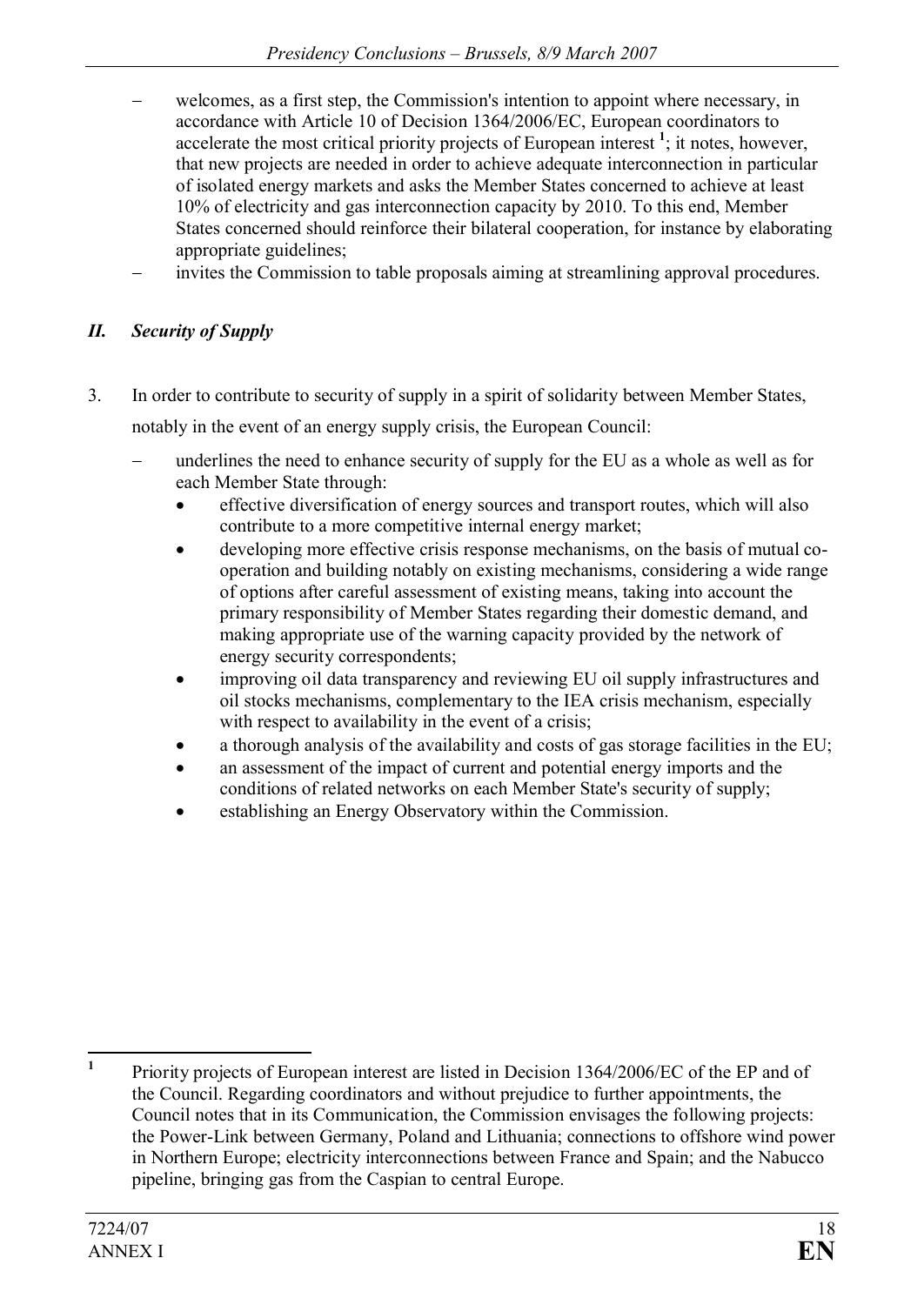# *III. International Energy Policy*

- 4. The development of a common approach to external energy policy has to be speeded up, involving consumer-to-producer as well as consumer-to-consumer and consumer-to-transit countries, dialogues and partnerships including through organisations such as OPEC. To that effect, the European Council emphasises the following as essential elements when further developing the common voice of the EU in support of the three energy policy objectives:
	- negotiating and finalising a post-partnership and cooperation agreement with Russia in particular relating to energy issues **<sup>1</sup>** ;
	- intensifying the EU relationship with Central Asia, the Caspian and the Black Sea regions, with a view to further diversifying sources and routes;
	- strengthening partnership and cooperation building on the bilateral energy dialogues with the USA as well as with China, India, Brazil and other emerging economies, focusing on the reduction of GHG, energy efficiency, renewables and low-emission energy technologies, notably CCS;
	- ensuring the implementation of the Energy Community Treaty, with a view to its further development and possible extension to Norway, Turkey, Ukraine and Moldova;
	- making full use of the instruments available under the European Neighbourhood Policy;
	- enhancing energy relationships with Algeria, Egypt and other producing countries in the Mashreq/Maghreb region **<sup>2</sup>** ;
	- building a special dialogue with African countries on energy and using Community instruments to enhance in particular decentralised renewable energies and generally energy accessibility and sustainability in this region, as well as energy infrastructure of common interest;
	- promoting access to energy in the context of the UN-CSD.

**<sup>1</sup>** This formulation is without prejudice to on-going discussions on the negotiating mandate for the post-PCA agreement.

<sup>&</sup>lt;sup>2</sup> Bearing in mind the GAERC conclusions of 22 January 2007 (doc. 5463/07).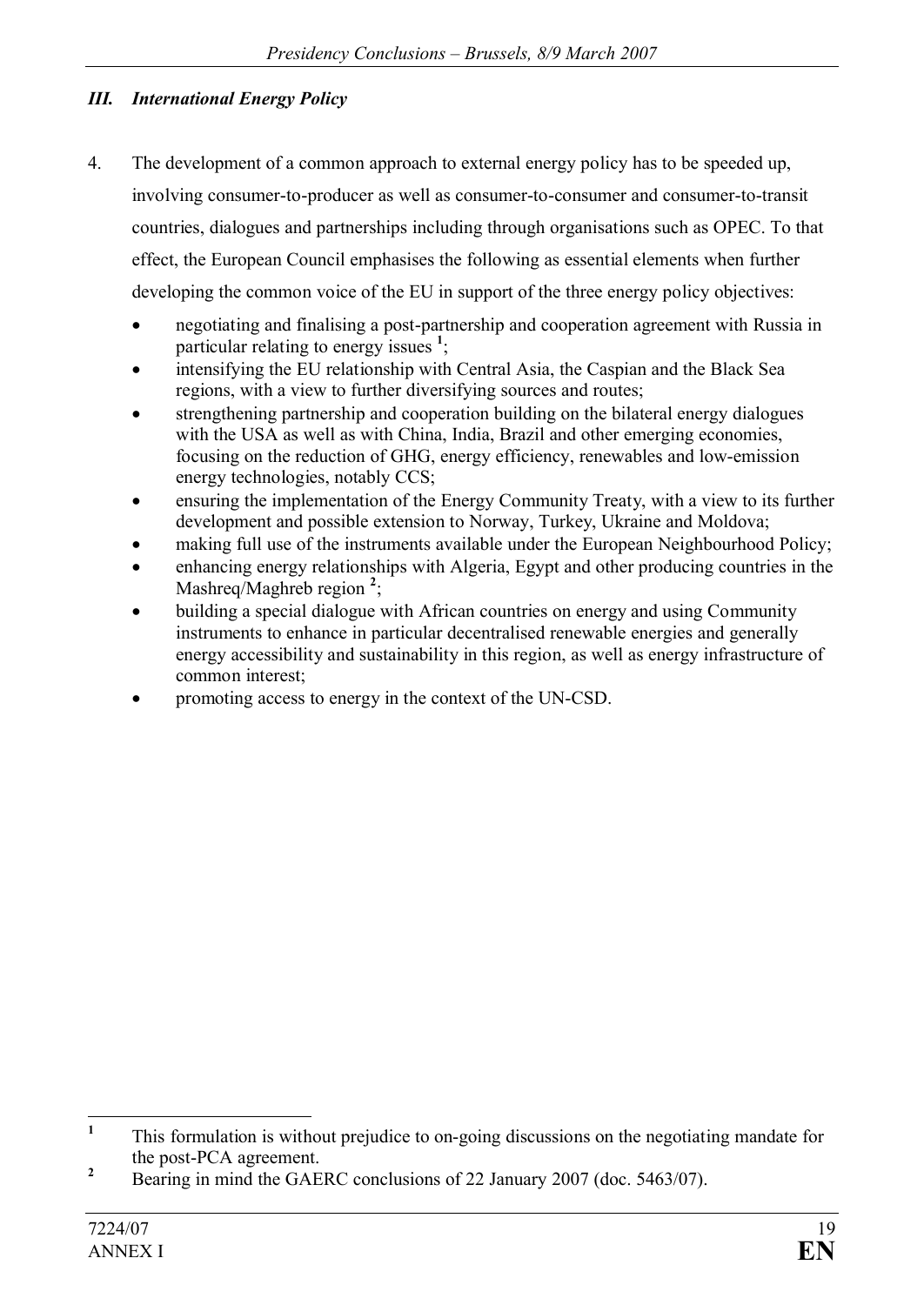# *IV. Energy efficiency and renewable energies*

- 5. The European Council is aware of the growing demand for energy and increasing energy prices as well as of the benefits of strong and early common international action on climate change, is confident that a substantive development of energy efficiency and of renewable energies will enhance energy security, curb the projected rise in energy prices and reduce greenhouse gas emissions in line with the EU's ambitions for the period beyond 2012, and underlines that the energy savings objective and targets for renewables and biofuels referred to below should be achieved with a view to sharing efforts and benefits fairly and equitably among all Member States, taking into account different national circumstances, starting points and potentials.
- 6. In that light, the European Council:
	- stresses the need to increase energy efficiency in the EU so as to achieve the objective of saving 20% of the EU's energy consumption compared to projections for 2020, as estimated by the Commission in its Green Paper on Energy Efficiency, and to make good use of their National Energy Efficiency Action Plans for this purpose;
	- calls for a thorough and rapid implementation of the ambitious five main priorities as highlighted in the Council conclusions of 23 November 2006 **<sup>1</sup>** on the Commission's Action Plan on Energy Efficiency, relating to energy-efficient transport, dynamic minimum efficiency requirements for energy-using equipment, energy-efficient and energy-saving behaviour of energy consumers, energy technology and innovations and the energy savings from buildings;
	- invites the Commission to rapidly submit proposals to enable increased energy efficiency requirements on office and street lighting to be adopted by 2008 and on incandescent lamps and other forms of lighting in private households by 2009;
	- welcomes the Commission's intention to put forward in 2007 a proposal for a new international agreement on energy efficiency in order to develop common global efforts towards promoting energy efficiency, bearing in mind that such an agreement should be complementary to EU energy efficiency policy;
	- supports the use of international negotiations to encourage sustainable methods of production and to promote international trade in environmental and energy-efficient goods and services;
	- calls for an early review of the Community guidelines on State aid for environmental protection and other relevant Community instruments which can provide incentives, with the aim of making them more supportive of the Community's energy and climate change objectives.

**<sup>1</sup>** 15210/06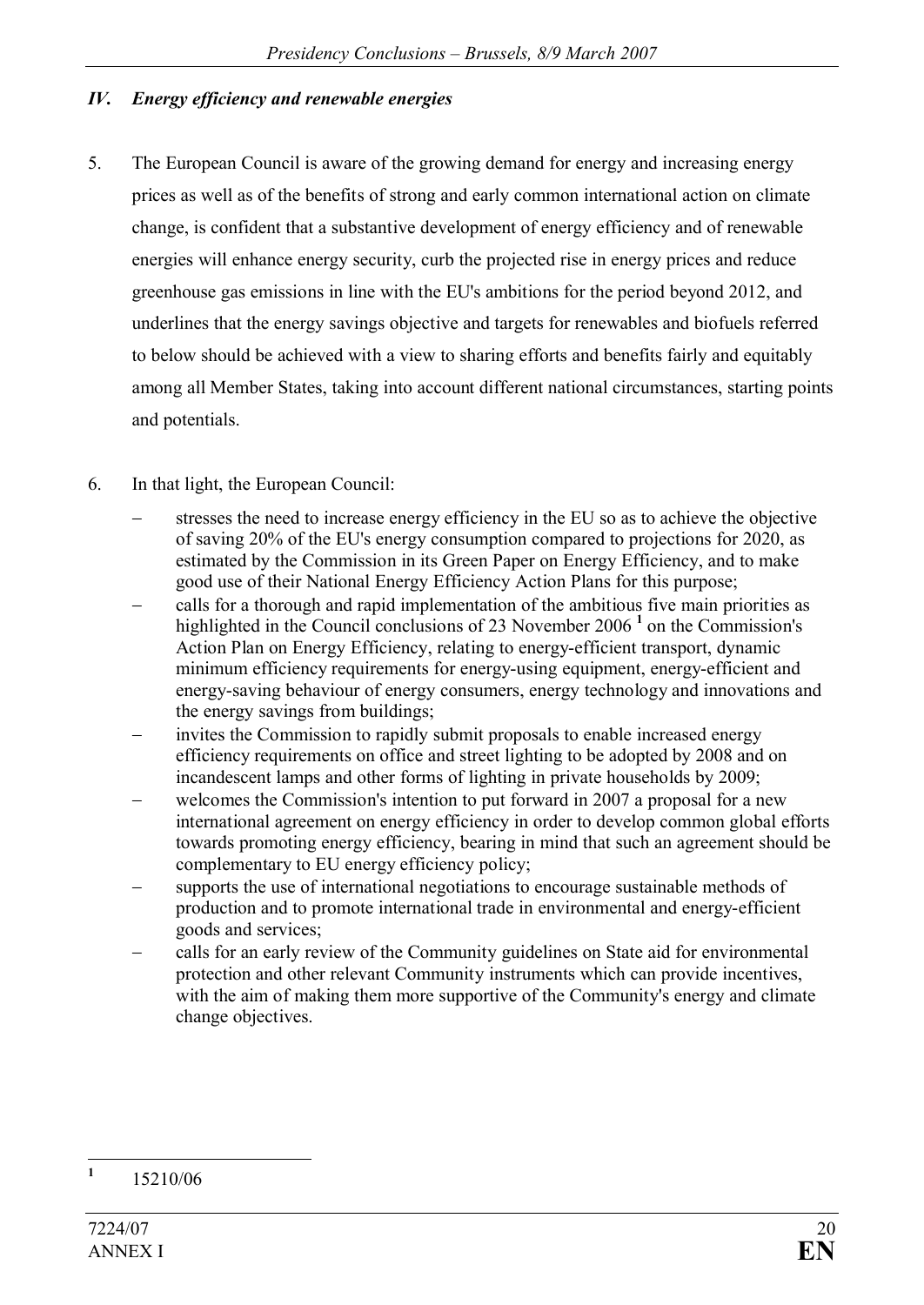- 7. The European Council reaffirms the Community's long-term commitment to the EU-wide development of renewable energies beyond 2010, underlines that all types of renewable energies, when used in a cost-efficient way, contribute simultaneously to security of supply, competitiveness and sustainability, and is convinced of the paramount importance of giving a clear signal to industry, investors, innovators and researchers. For these reasons, taking into consideration different individual circumstances, starting points and potentials, it endorses the following targets:
	- a binding target of a 20% share of renewable energies in overall EU energy consumption by 2020;
	- a 10% binding minimum target to be achieved by all Member States for the share of biofuels in overall EU transport petrol and diesel consumption by 2020, to be introduced in a cost-efficient way. The binding character of this target is appropriate subject to production being sustainable, second-generation biofuels becoming commercially available and the Fuel Quality Directive being amended accordingly to allow for adequate levels of blending.

From the overall renewables target, differentiated national overall targets should be derived with Member States' full involvement with due regard to a fair and adequate allocation taking account of different national starting points and potentials, including the existing level of renewable energies and energy mix (cf. paragraphs 10 and 11), and, subject to meeting the minimum biofuels target in each Member State, leaving it to Member States to decide on national targets for each specific sector of renewable energies (electricity, heating and cooling, biofuels).

In order to meet these targets, the European Council:

- calls for an overall coherent framework for renewable energies which could be established on the basis of a Commission proposal in 2007 for a new comprehensive directive on the use of all renewable energy resources. This proposal should be in line with other Community legislation and could contain provisions as regards:
	- = Member States' overall national targets;
	- = National Action Plans containing sectoral targets and measures to meet them; and
	- = criteria and provisions to ensure sustainable production and use of bioenergy and to avoid conflicts between different uses of biomass.
- calls for a thorough and rapid implementation of the measures highlighted in the June 2006 Council conclusions <sup>1</sup> on the Commission Biomass Action Plan, notably as regards demonstration projects for second-generation biofuels;

**<sup>1</sup>** doc. 9669/06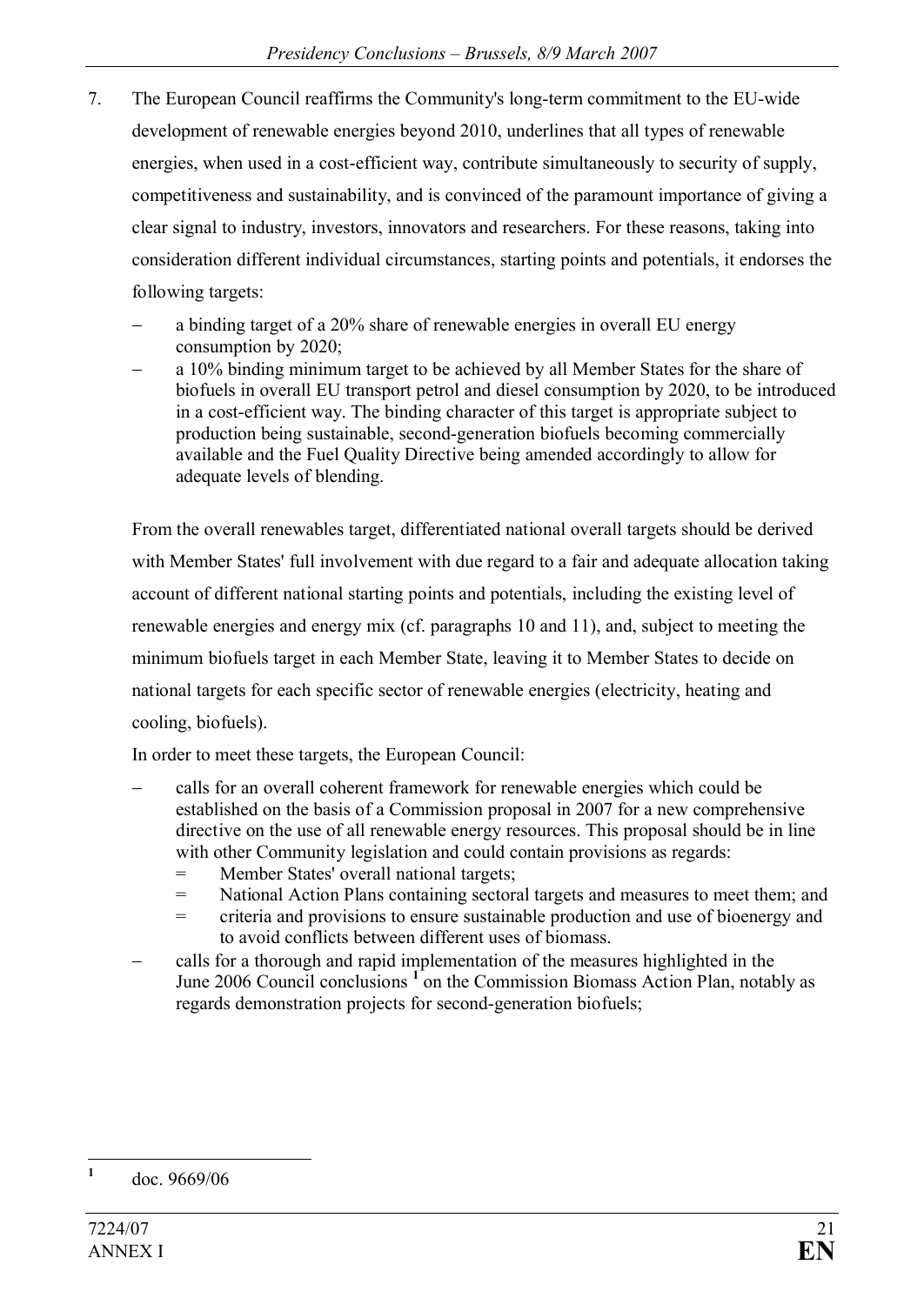- invites the Commission to analyse the potential of cross-border and EU-wide synergies and of interconnections for reaching the overall renewable energy target, thereby also addressing the situation of countries and regions largely isolated from the EU energy market;
- invites the Commission to work with Member States to develop renewable energies, for example through an expanded Forum on renewable energies and to promote the exchange of best practice.
- 8. The European Council underlines the central role that emissions trading must play in the EU's long-term goals to reduce GHG emissions, and stresses the importance of the review by the Commission of the EU Emissions Trading Scheme in delivering an improved EU ETS that provides a market-based, cost-effective means to deliver emissions reductions at minimum cost - including as regards energy-intensive industries - and to make a major contribution to the EU's overall targets.

# *V. Energy Technologies*

- 9. Recognizing the need to strengthen energy research in particular to accelerate the competitiveness of sustainable energies, notably renewables, and low carbon technologies and the further development of energy efficiency technologies, the European Council welcomes the Commission's intention to table a European Strategic Energy Technology Plan during 2007 for consideration at the latest by the 2008 Spring European Council.
- 10. Aware of the huge possible global benefits of a sustainable use of fossil fuels, the European Council:
	- underlines the importance of substantial improvements in generation efficiency and clean fossil fuel technologies;
	- urges Member States and the Commission to work towards strengthening  $R & D$  and developing the necessary technical, economic and regulatory framework to bring environmentally safe carbon capture and sequestration (CCS) to deployment with new fossil-fuel power plants, if possible by 2020;
	- welcomes the Commission's intention to establish a mechanism to stimulate the construction and operation by 2015 of up to 12 demonstration plants of sustainable fossil fuel technologies in commercial power generation.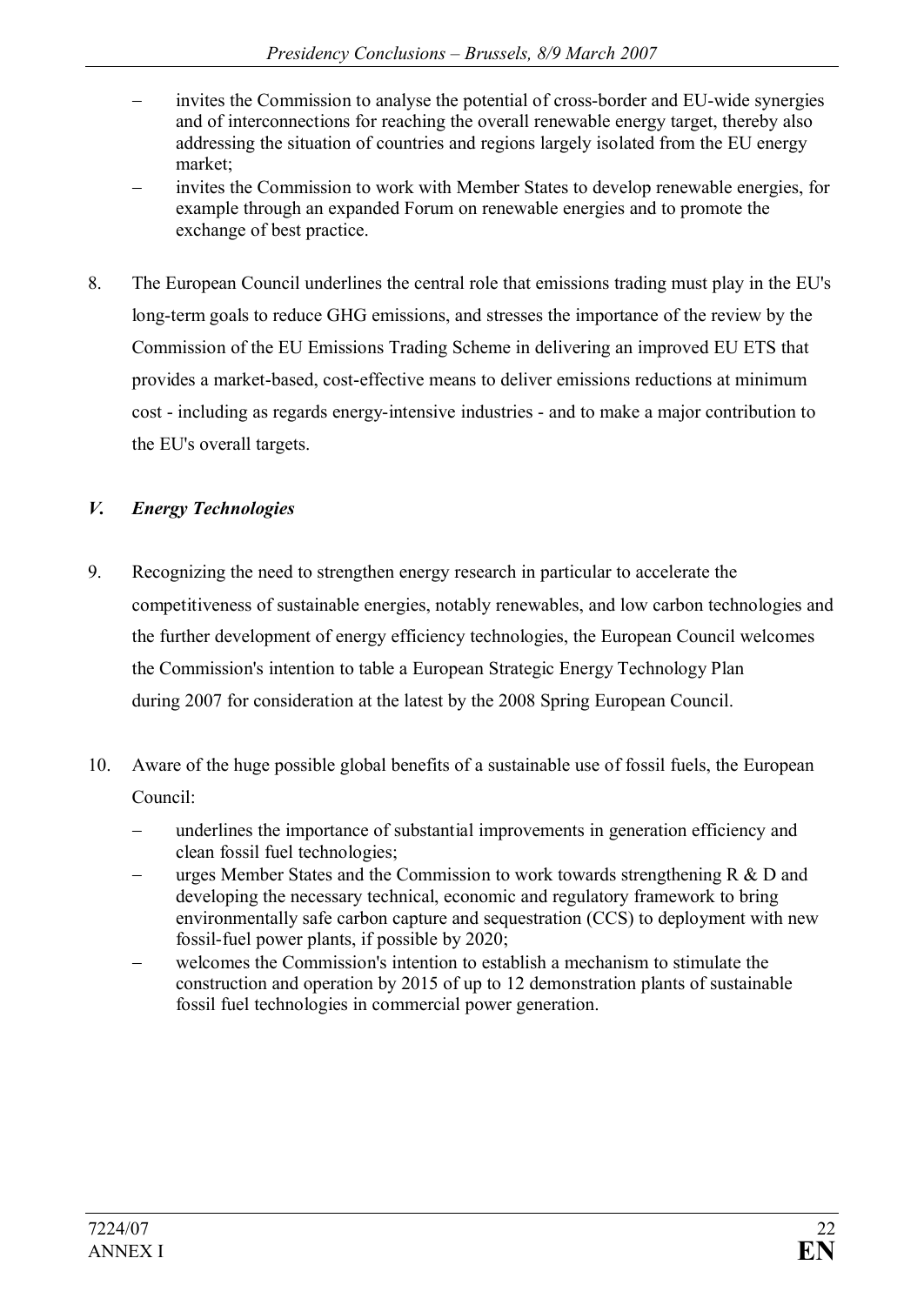- 11. Recalling that the EPE will fully respect Member States' choice of energy mix, the European Council:
	- notes the Commission's assessment of the contribution of nuclear energy in meeting the growing concerns about safety of energy supply and  $CO<sub>2</sub>$  emissions reductions while ensuring that nuclear safety and security are paramount in the decision-making process;
	- confirms that it is for each and every Member State to decide whether or not to rely on nuclear energy and stresses that this has to be done while further improving nuclear safety and the management of radioactive waste, and to that effect it:
		- supports  $R \& D$  on waste management, particularly under the 7th Framework Research Programme;
		- can envisage the creation of a high-level group on nuclear safety and waste management.
	- suggests that broad discussion takes place among all relevant stakeholders on the opportunities and risks of nuclear energy.

\_\_\_\_\_\_\_\_\_\_\_\_\_\_\_\_\_\_\_\_\_\_\_\_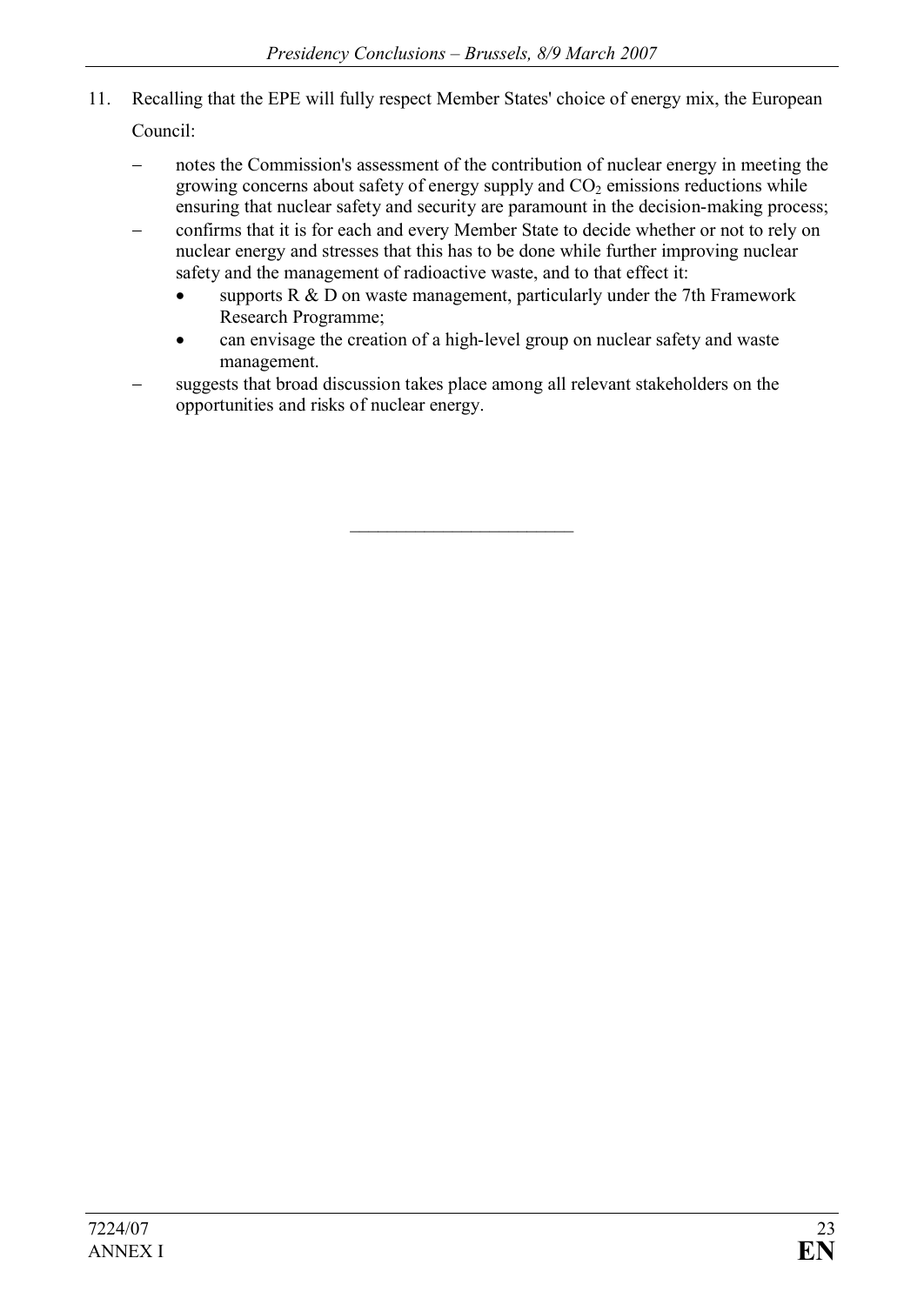**ANNEX II**

# **LIST OF DOCUMENTS SUBMITTED TO THE EUROPEAN COUNCIL**

#### **1. LISBON STRATEGY FOR GROWTH AND EMPLOYMENT**

**Communication from the Commission to the Spring European Council - Implementing the renewed Lisbon Strategy for growth and jobs - "A year of delivery" (PART I/IV)**  $5074/07 + ADD 1 + ADD 2 + ADD 3 (en) [COM(2006) 816]$ 

**Recommendation for a Council Recommendation on the 2007 up-date of the broad guidelines for the economic policies of the Member States and the Community and on the implementation of Member States' employment policies** 6881/07

**Key Issues Paper by the Council (ECOFIN) to the Spring European Council 2007** 6862/07

**Key Issues Paper (KIP) - Input from the Competitiveness Council to the 2007 Spring European Council** 6560/07

**Key messages from EPSCO to European Council** 6705/07

**Key messages to the Spring European Council in the field of education and training** 5625/07

**Key messages to the Spring European Council in the field of youth policy** 5841/07

**Council conclusions on the contribution of the transport sector to the Lisbon strategy** 5804/07

**Joint Employment Report 2006/2007** 6706/07

**Joint Report on Social Protection and Social Inclusion 2007**  $6694/07 + ADD 1$ 

**Report from the Commission on equality between women and men, 2007** 6205/07 [COM(2007) 49]